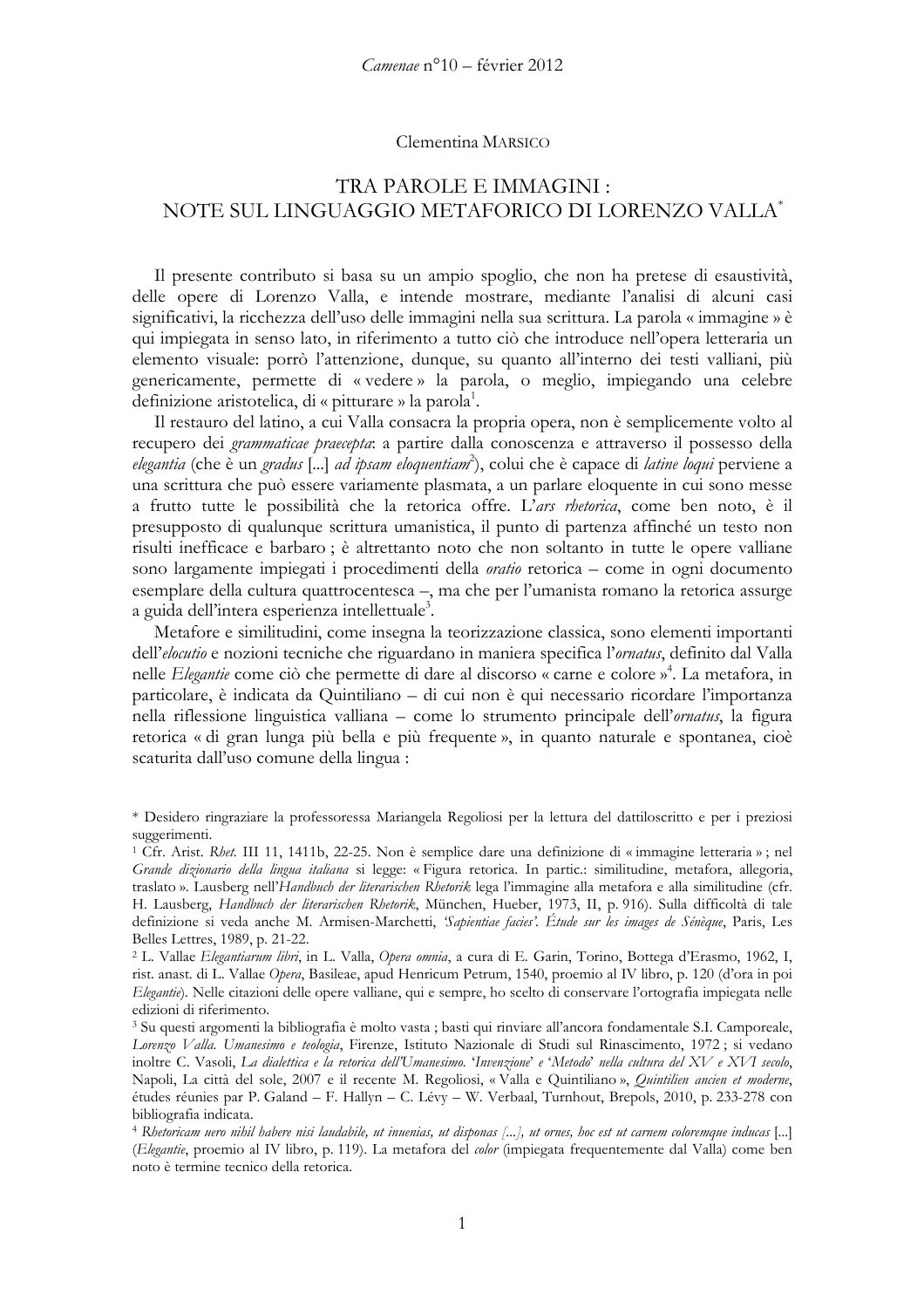Incipiamus igitur ab eo qui cum frequentissimus est, tum longe pulcherrimus, tralatione dico, quae μεταφορά Graece uocatur. Quae quidem cum ita est ab ipsa nobis concessa natura ut indocti quoque ac non sentientes ea frequenter utantur, tum ita iucunda atque nitida ut in oratione quamlibet clara proprio tamen lumine eluceat<sup>5</sup>.

Nella sua teorizzazione linguistica Valla non si sofferma in maniera specifica sui tropi<sup>6</sup>; tuttavia nelle Elegantie egli presta frequentemente attenzione ai significati metaforici delle parole, consapevole, da acuto osservatore delle trasformazioni linguistiche, che proprio la metafora è uno dei mezzi principali con cui la lingua si modifica e si arricchisce. Se da un lato, infatti, nella prospettiva delle Elegantie il linguaggio metaforico ha un ruolo solo marginale, poiché il modello linguistico proposto esclude la polisemia e l'indeterminatezza a favore della chiarezza esplicativa e del rigore, dall'altro lato l'indagine dell'umanista, pur partendo dall'individuazione dei significati propri di vocaboli e espressioni, si volge spesso alla caratterizzazione dei vari livelli semantici delle parole. Nel capitolo V 56 delle Elegantie, ad esempio, dopo aver precisato che despicio significa deorsum aspicio e suspicio sursum aspicio l'umanista aggiunge il significato traslato dei due verbi :

inde per translationem cum quis alium contemnit ac parui facit 'despicere' dicitur, quasi infra se et ad pedes suos proiectum aspicere, quemadmodum 'suspicere' est uenerari, quasi supra nos aspiciamus illum esse collocatum<sup>7</sup>.

Si potrebbero citare numerosi passi simili<sup>8</sup>; di particolare interesse è il capitolo VI 8 delle Elegantie, in cui Valla contesta l'interpretazione di grauis proposta da Nonio Marcello che, sulla base di due citazioni virgiliane (donec regina sacerdos Marte grauis e non insueta grauis temptabunt pabula fetas<sup>9</sup>), attribuisce all'aggettivo i significati di grauidus e plenus. Valla rifiuta tali spiegazioni, negando innanzi tutto che il linguaggio poetico possa essere assunto come riferimento per la precisazione del significato di una parola (tanto più che, spiega l'umanista, nel primo dei casi citati Virgilio si serve della circumlocutio Marte grauis e non del semplice aggettivo affinché si intenda granida; nel secondo caso, in cui Nonio attribuisce a grauis il significato di plenus, il poeta impiega grauis solo come epitheton di fetas). L'aggettivo grauis 'suapte natura', scrive Valla, indica la pesantezza di un oggetto ed è quindi attribuito a ciò che si trasporta con fatica e molestia; a partire da tale significato per abusionem la parola

<sup>&</sup>lt;sup>5</sup> Quint. Inst. VIII 6, 4 (si vedano più distesamente nello stesso libro anche i capitoli 2, 1-11 e 6, 5-18). Quintiliano, oltre ad avere proposto una delle riflessioni più ricche su questi argomenti, è il retore antico che ha maggiormente impiegato immagini nella propria scrittura (cfr. J.B. Hofmann - A. Szantyr, Stilistica latina, a cura di A. Traina, Bologna, Pàtron, 2002, p. 157). Per una panoramica sulle principali teorie antiche sulla metafora e gli altri generi di paragone si veda almeno M. Armisen-Marchetti, « Histoire des notions rhétoriques de métaphore et de comparaison, des origines à Quintilien », Bulletin de l'Association Guillaume Budé, 49-50, 1990-1991, p. 333-49, 19-44; ricca e aggiornata bibliografia offre il recente Metafora e conoscenza. Da Aristotele al cognitivismo contemporaneo, a cura di A.M. Lorusso, Milano, Bompiani, 2005.

<sup>&</sup>lt;sup>6</sup> Si noti inoltre che il settore dedicato all'elocutio nei libri VIII e IX dell'Institutio oratoria è poco commentato dal Valla nei margini del Par. lat. 7723 (si veda a riguardo L. Cesarini Martinelli, « Le postille di Lorenzo Valla all'Institutio oratoria di Quintiliano », Lorenzo Valla e l'Umanesimo italiano. Atti del Convegno internazionale di studi umanistici, a cura di O. Besomi - M. Regoliosi, Padova, Antenore, 1986, p. 48-49).

<sup>&</sup>lt;sup>7</sup> Elegantie V 56, p. 182.

<sup>&</sup>lt;sup>8</sup> Si vedano ad esempio i capitoli seguenti delle *Elegantie* : IV 15, 25, 27, 36, 37, 46, 59, 72, 91, 99, 101, 107; V 31, 52, 55, 56, 59, 66, 78, 82, 84, 99; VI 5, 11, 12, 16, 33, 41, 57. Nelle Raudensiane Note si vedano : I, IV 43, p. 231; I, XIV 14, p. 286-287; II, II 79, p. 354 (L. Valle Raudensiane Note, a cura di G.M. Corrias, Firenze, Polistampa, 2007). In particolare nei capitoli IV 25 e VI 33 delle Elegantie Valla fa riferimento all'uso metonimico di alcune parole.

<sup>&</sup>lt;sup>9</sup> Verg. Aen. I 273-274 in Non. p. 313, 33-35; Verg. Ecl. I 49 in Non. p. 314, 2-3.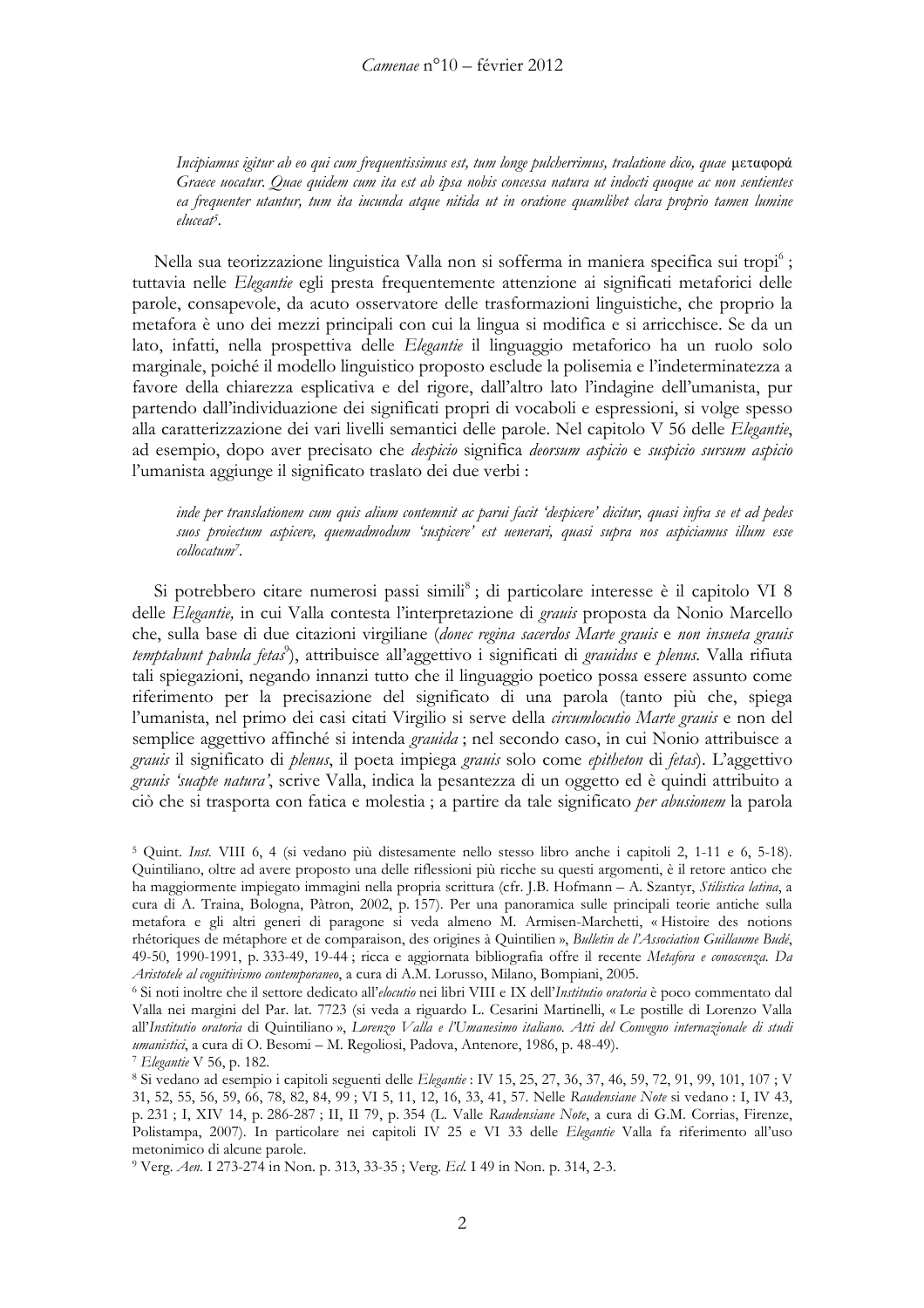è trasferita alla vecchiaia, alla malattia, al dolore, alle *molestiae animi*, poiché coloro che sono afflitti da questi o altri mali vorrebbero poterli gettare via come si fa con un carico pesante. Inoltre poiché un sasso granis è difficile da spostare, per figuram si impiega l'aggettivo per un uomo costante e irremovibile, così come sono detti leues coloro che in similitudinem pulueris et palearum ad omnem auram uentilantur. L'aggettivo grauis non denota quindi la sola qualità della pesantezza: al primo significato si affiancano altri, figurati valori semantici, che però si comprendono solo a partire dal recupero della corretta elegantia della parola. Così Antonio da Rho nelle Imitationes rhetoricae, ad esempio, si mostra incapace di precisare l'autentico significato delle parole poiché propria nunquam a translatis uerba distinguit et perinde de omnibus loquitur ac si propria utique essent<sup>10</sup>: interpretando il verso virgiliano ignauum fucos pecus a presepibus arcent<sup>11</sup>, il Raudense scrive che si indicano con *praesepia 'omnia loca clausa et tuta'*. Valla precisa, invece, che Virgilio usò in senso figurato tanto *praesepia* quanto fucos pecus, rendendo la seconda metafora *uenustiorem et uerecundiorem* tramite l'impiego della prima; Quintiliano, continua l'umanista, imitando Virgilio (ma il riferimento è in realtà a un passo delle declamazioni pseudoquintilianee<sup>12</sup>), « mitigò » la metafora impiegando il termine *castra* per indicare l'alveare, più idoneo all'uso prosastico : posto che la corretta elegantia deriva dall'usus oratorium e non da quello dei poeti, ergo dicamus omnia loca clausa esse 'castra' e non *praesepia*<sup>13</sup>. Attraverso la ripresa di concetti classici della teorizzazione antica, il rapporto tra uerba propria e translata è così delineato nelle Raudensiane Note :

[...] magis translata orationem illustrant, quam propria, et nullum debet in oratione esse uerbum, quod non sit proprium, nisi fuerit ornatum, hoc est illustrius, quam proprium<sup>14</sup>.

È senz'altro vero, com'è stato più volte detto, che la lingua dei poeti, intrisa di metafore e immagini, è programmaticamente rimossa dalla teorizzazione delle Elegantie quando non allineata agli usi prosastici: lo scopo primario dell'opera è infatti quello di riattivare un circuito linguistico spezzatosi in seguito alle invasioni barbariche e alla fine della grandezza di Roma, quindi di ricreare o meglio di riportare alla luce il nesso fondamentale che esiste tra res e uerba, tra il pensiero e la parola. Da ciò derivano scelte espressive tese alla massima chiarezza comunicativa e alla minore ambiguità possibile. Tuttavia ciò non significa né che Valla neghi la portata polisemica della lingua (tanto più che come Quintiliano stesso insegna il ricorso al linguaggio figurato è talvolta addirittura necessario per la mancanza nella lingua di parole appropriate a esprimere una determinata idea<sup>15</sup>), né che nei propri scritti l'umanista non impieghi largamente immagini, metafore, paragoni, Se, infatti, nelle Elegantie il linguaggio metaforico è marginalizzato in funzione del progetto dell'opera, che mira a recuperare il latino pertinente, chiaro, preciso, altra è l'operazione che Valla compie sulla propria scrittura. La retorica - che per l'umanista è « scienza comprensiva dell'intera dottrina e studio analitico di tutte le modalità del linguaggio umano »<sup>16</sup> – si configura infatti

<sup>&</sup>lt;sup>10</sup> L. Valle Raudensiane Note, I, XV 102, p. 318.

<sup>&</sup>lt;sup>11</sup> Verg. Aen. I 435; Georg. IV 168.

<sup>&</sup>lt;sup>12</sup> Cfr. Ps.-Quint. Decl. mai. XIII 4 (alie militaribus castris pellerent uulgus ignauum).

<sup>&</sup>lt;sup>13</sup> Cfr. L. Valle Raudensiane Note I, XV 101-102, p. 317-318.

<sup>&</sup>lt;sup>14</sup> L. Valle Raudensiane Note, II, II 40, p. 345.

<sup>&</sup>lt;sup>15</sup> Valla fa riferimento alla nozione di catacresi in Elegantie VI 5, p. 201, citando proprio un lungo passo di Quintiliano (VIII 2, 5) : Multa sunt et Graece et Latine non denominata. Nam et qui iaculum emittit iaculari dicitur, qui pilam aut sudem appellatione priuatim sibi assignata caret; et ut lapidare quid sit manifestum est, ita glebarum testarumque iactus non habet nomem. Unde abusio, quae κατάχρησις dicitur, necessaria est. Nel Par. lat. 7723 accanto al passo Valla annota : Ulpianus libro XIX De prescriptis uerbis et in factum actione' : Natura enim rerum inductum ut plura sint negocia quam uocabula (cfr. L. Valla, Le postille all'Institutio oratoria di Quintiliano, a cura di L. Cesarini Martinelli - A. Perosa, Padova, Antenore, 1996, p. 169).

<sup>&</sup>lt;sup>16</sup> S.I. Camporeale, Lorenzo Valla, p. 80.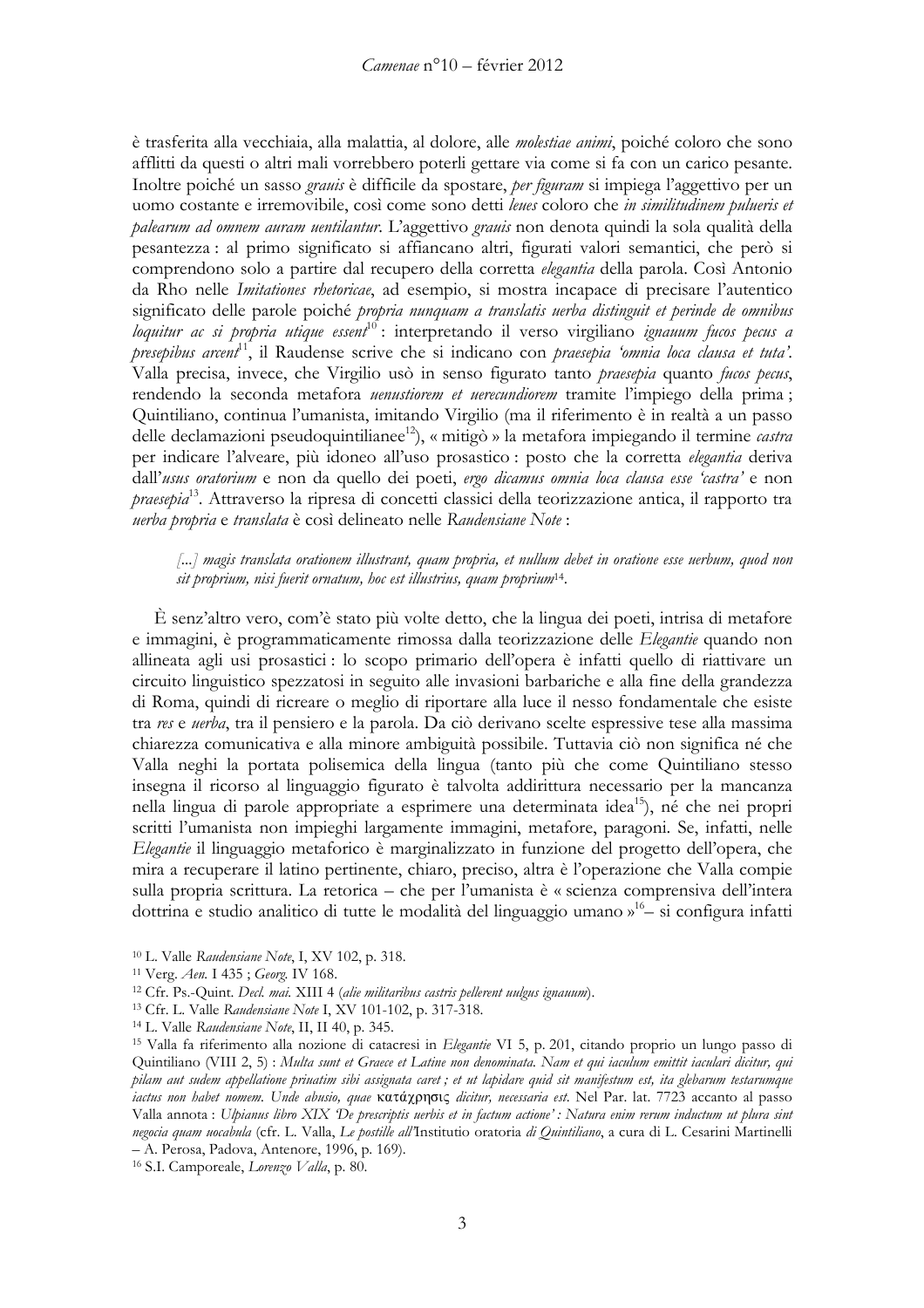come la « forma » del discorso valliano : è dunque naturale ritrovare nei suoi scritti anche un vasto impiego delle risorse dell'ornatus, tra cui immagini e metafore.

All'interno del vasto campo del discorso polisemico e metamorfico, isolo ora alcune immagini tratte da vari scritti dell'umanista, nel tentativo di chiarirne l'uso e il valore all'interno dei procedimenti argomentativi.

La redazione primitiva della Collatio Noui Testamenti, cioè quella fotografata dall'edizione Perosa, presenta due prefazioni, non complementari, ma sostitutive, l'una più antica e priva di destinatario, la successiva, stilisticamente più curata e indirizzata a papa Niccolò V<sup>17</sup>. Tali prefazioni, in modo particolare la seconda sulla quale intendo ora soffermarmi, sono sapientemente costruite attraverso un fitto intreccio di immagini tratte per lo più dal linguaggio biblico.

La scelta audace di lavorare sul testo sacro, giudicato all'epoca immutabile poiché ispirato direttamente da Dio, e la cui versione latina era tradizionalmente attribuita a San Girolamo, è motivata dal Valla dal desiderio di recuperare con precisione l'esattezza della parola biblica, inevitabilmente guastata dal meccanico e progressivo deterioramento della tradizione del testo:

[...] quod si intra quadringentos omnino annos ita turbidi a fonte fluebant riui, uerisimile est post mille annos - tot enim fere ab Hieronymo ad hoc euum sunt - hunc riuum nunquam repurgatum sordes aliqua in parte ac limum contraxisse<sup>18</sup>.

Com'è naturale che un fiume, che pure sgorga da una sorgente limpida, si sporchi durante il suo percorso accumulando sudiciume e fango, così la tradizione testuale della Bibbia, già intricata, all'epoca di Girolamo, in tante differenti versioni quanti erano i codici superstiti, e non aderente al testo greco, si è meccanicamente deteriorata fino all'epoca attuale. È dunque necessario un attento lavoro di « ripulitura », e cioè che lo studioso, attraverso i mezzi della filologia, riporti alla luce la verità della parola – lavoro preliminare alla comprensione autentica di qualunque testo, ma ancora più importante nel caso della Sacra Scrittura, in cui la parola è manifestazione di Dio. L'immagine della fonte come origine di una tradizione testuale<sup>19</sup>, che Valla trae dalla lettera di prefazione ai quattro Vangeli indirizzata da Girolamo a papa Damaso (ampiamente citata nella parte iniziale della prefazione alla *Collatio*<sup>20</sup>), è impiegata anche nel proemio generale alle *Elegantie*: sebbene i propri libri siano già *aeditos et in plurima exemplaria transcriptos*, la copia di dedica all'amico Giovanni Tortelli costituisce la fonte, scrive Valla, non solum uberiore gurgite, sed etiam nitidiore da cui si devono bere le acque delle Elegantie<sup>21</sup>.

<sup>17</sup> Cfr. L. Valla, *Collatio Noui Testamenti*, a cura di A. Perosa, Firenze, Sansoni, 1970, p. XXIV-V.

<sup>&</sup>lt;sup>18</sup> L. Valla, Collatio Noui Testamenti, p. 6.

<sup>&</sup>lt;sup>19</sup> L'immagine è presente anche in Elegantie I 29, p. 37 (qui error unde profectus et quo ex fonte imperitiae emanauerit, nescio); Elegantie III 4, p. 83 (cuius erroris, si error est ut opinio mea fert, hinc fluxit, quod saepe legimus [...]); inoltre, proprio in riferimento alla tradizione greca della Bibbia, si veda il capitolo III 19, p. 94 (quod in graeco, hoc est in fonte, est 'sermo' non 'sermonem').

<sup>&</sup>lt;sup>20</sup> Cfr. L. Valla, *Collatio Noui Testamenti*, p. 3-4 e Hier. *praef. in Euang.*, PL 29, 525-528; sulla prefazione si vedano S.I. Camporeale, Lorenzo Valla, p. 321-374; M. Fois, Il pensiero cristiano di Lorenzo Valla nel quadro storico culturale del suo ambiente, Roma, Libreria editrice dell'Università Gregoriana, 1969, p. 407-414.

<sup>&</sup>lt;sup>21</sup> Il passo delle Elegantie è il seguente : Siquidem nullam aliam inire rationem poteram qua libros iniussu meo, ut scis, aeditos et in plurima exemplaria transcriptos, tibi dicarem nisi et repurgarem diligentius et, quod maius est, aliorum ueluti reliqui corporis accessione perfectos me emittere testarer, ut nemo nisi ab hoc fonte et eius riuis nostrarum Elegantiarum aquas sibi hauriendas existimaret, non solum uberiore gurgite, sed etiam nitidiore (p. 1). «Bere » le conoscenze è metafora già classica (si cfr. ad esempio Sen. Ep. 59, 9; 108, 2), così come più genericamente il « nutrimento » intellettuale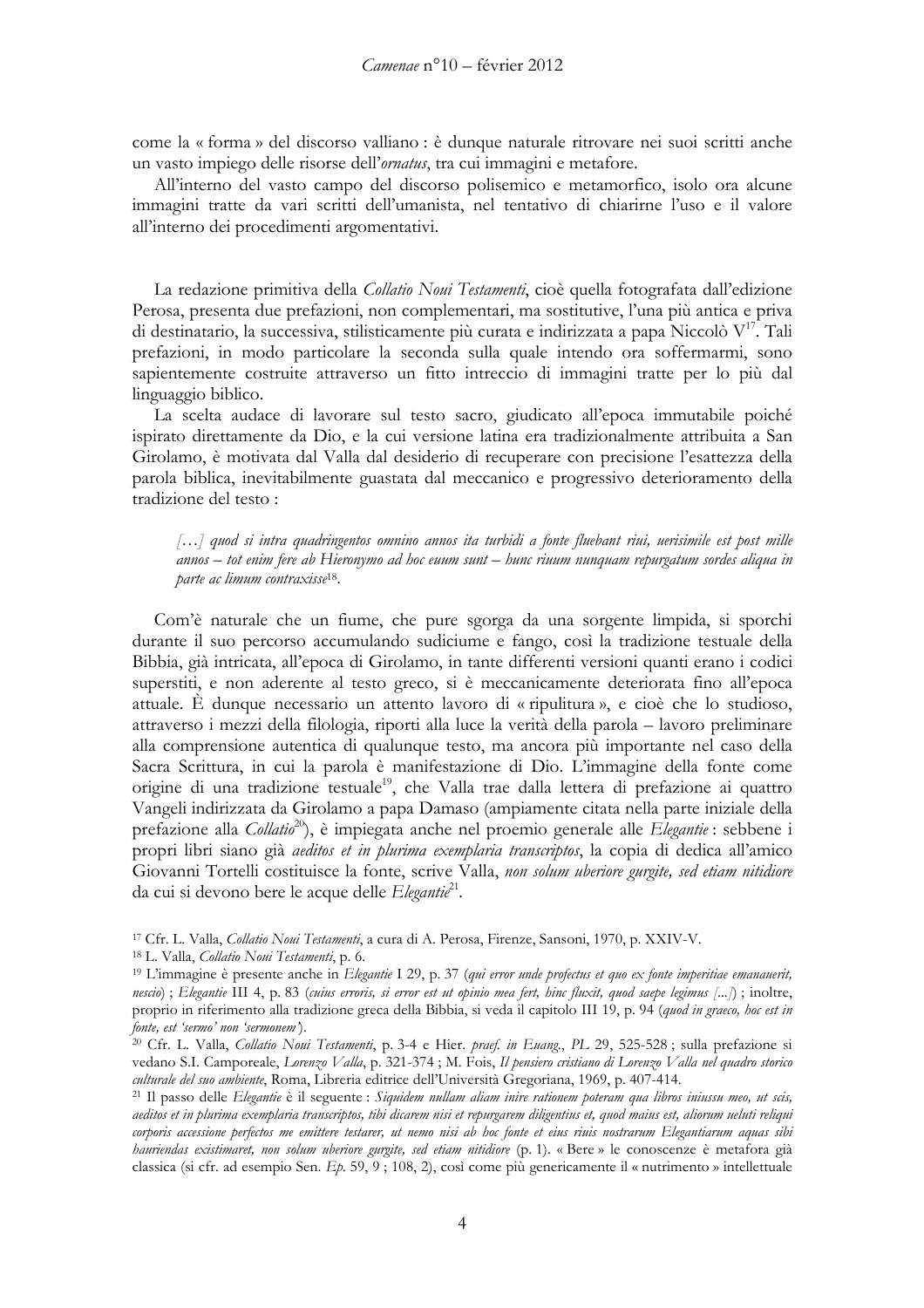Torniamo alla prefazione alla Collatio; mediante l'uso insistito di immagini simboliche (si ricordi che l'accumulazione è uno dei procedimenti più semplici per rendere vive immagini tradizionali), Valla spiega che non intende rivedere per intero la traduzione di Girolamo :

[...] postremo quod non Hieronymi translationem retracto, sed tanquam eius metentis spicas, que uel neglecte fuerunt uelut exiles uel manus effugerunt uel ligando exciderunt, quasi tenuis quidam pauperque consector, ex quibus aliquot manipuli ad alendam inopem familiam reportentur<sup>22</sup>.

Come colui che recupera le spighe perdute dal mietitore durante il raccolto, così il filologo deve prestare attenzione a quanto nel testo è stato tralasciato o è sfuggito, nella consapevolezza che anche le correzioni più minuziose (la scelta, ad esempio, tra i sinonimi, o la resa esatta dei tempi verbali), siano doverose per esprimere in latino il senso profondo e autentico della *ueritas* greca. Riprendendo e ampliando l'immagine della spiga, classico simbolo evangelico, Valla continua :

[...] Sunt quidem spicarum hec superamenta atque reliquie, sed earum spicarum unde panis fit, quo non corpus sed anima pascitur [...]. Singula enim uerba diuine scripture sunt tanquam singule gemme lapidesque pretiosi, ex quibus Hierusalem celestis extruitur. Nam aliarum doctrinarum, ut ita loquar, urbes partim e lateribus, ut ius ciuile, partim e topho, ut medicina, partim e marmore, ut astronomia, et item cetere extructe sunt; euangelica uero nonnisi e gemmis, in qua uel minimum structorem esse preclarius est quam in ceteris architectum. Quid igitur ? Sum ne ego eius architectus ? Utinam essem uel structor<sup>23</sup> !

Le precedenti affermazioni sulle finalità della propria opera che, almeno programmaticamente, Valla presenta come una raccolta di sottili e attente precisazioni sulla materia « verbale » della traduzione di Girolamo, non devono far dubitare circa il valore e l'importanza del lavoro intrapreso. L'opera in apparenza umile dello studioso, attento a ciò che è stato precedentemente trascurato, è infatti compensata dal prestigio dell'oggetto stesso di cui egli si occupa : le annotazioni sul Nuovo Testamento sono sì paragonate ad avanzi e rimasugli di spighe, ma di quelle spighe da cui si ottiene pane per l'anima<sup>24</sup>. L'importanza del testo scelto come oggetto della propria indagine giustifica anche gli interventi più scrupolosi : ogni singola parola del testo sacro vale, infatti, come una pietra

che è prima di tutto la lettura; tale metafora è particolarmente insistita nelle opere valliane, declinata ad esempio nella forma della degustatio operis. Si vedano i passi seguenti : Ad quos cum separatim de proposito animi mei retulissem degustationemque quandam operis demonstrassem [...] (Elegantie, proemio al II libro, p. 42); Tractabimus enim de uerborum significatione, neque de omnibus uocabulis, sed quasi gustum quendam [...] (Elegantie, proemio al IV libro, p. 120) ; [...] non ueritus sum ad te mittere degustationem meorum studiorum, tertium duntaxat De uero bono librum, partem operis, non totum opus [...] (L. Valle Epistole, a cura di O. Besomi - M. Regoliosi, Padova, Antenore, 1984, p. 145); [...] siquidem scribenti mibi Raudensianas adnotationes ille sunt reddite cum degustatione quadam operis ipsius cumque hoc tuo, ut sic dicam, elogio [...] (Raudensiane Note, proemium  $\beta$ , 15, p. 192); non sustineo quin primum [...] ut ex hoc uelut gustu aliorumquoque sapor intelligatur (Raudensiane Note, II, II 43, p. 346); [...] ad probationem theologie adhibere logicam, metaphysicam atque omnem philosophiam, quam superiores doctores uix primis labiis degustassent (L. Valle Encomion Sancti Thome Aquinatis, a cura di S. Cartei, Firenze, Polistampa, 2008, IV 2, p. 94); [...] hec posui degustationis causa, que tractabo in opere metrico (cuius primam declinationem in principio posui etiam operis degustandi gratia) (L. Valle Emendationes quorundam locorum ex Alexandro ad Alphonsum primum Aragonum regem, a cura di C. Marsico, Firenze, Polistampa, 2009, X 329-331, p. 142).

<sup>&</sup>lt;sup>22</sup> L. Valla, Collatio Noui Testamenti, p. 6.

<sup>&</sup>lt;sup>23</sup> L. Valla, Collatio Noui Testamenti, p. 6.

<sup>&</sup>lt;sup>24</sup> Nel proemio al primo libro delle *Elegantie* è definito, invece, *animi cibum* non la Sacra Scrittura, ma addirittura il latino, *optimam frugem et uere diuinam*; sulla metafora, frequente nel mondo classico e poi nella tradizione cristiana, a cui evidentemente Valla si rifà per potenziare il proprio discorso, cfr. M. Regoliosi, Nel cantiere del Valla : elaborazione e montaggio delle Elegantie, Roma, Bulzoni, 1993, p. 95-96.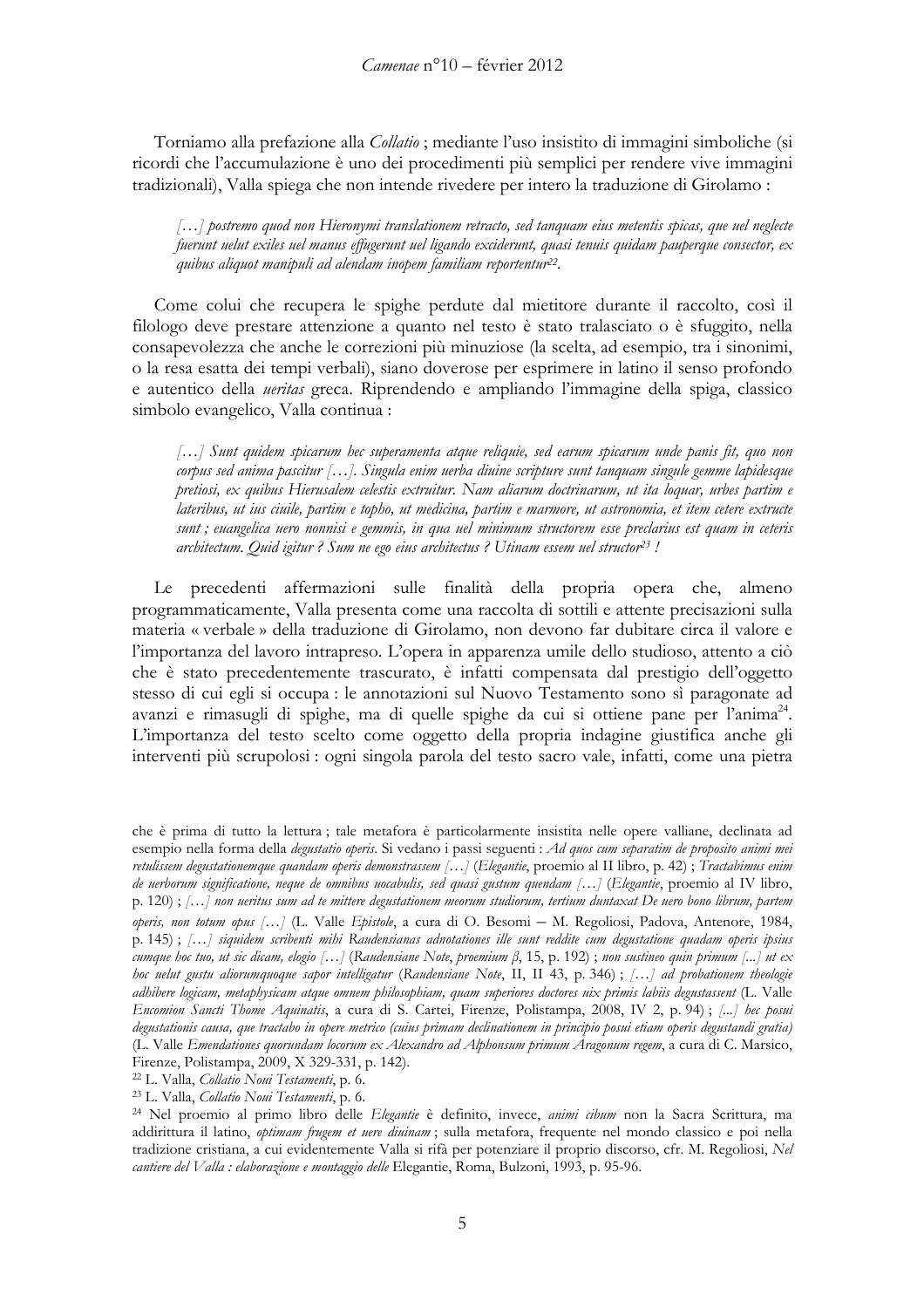preziosa<sup>25</sup>. La Gerusalemme celeste, cioè la Sacra Scrittura, è interamente costruita di gemme lapidesque pretiosi ; le altre discipline, invece, come il diritto civile, la medicina e l'astronomia, sono fatte di materiali più modesti, come il mattone, il tufo, il marmo : colui, quindi, che svolge il lavoro dell'umile manovale nella Gerusalemme celeste – cioè che contribuisce al recupero dell'esatta lezione testuale anche attraverso interventi che potrebbero apparire minimali –, ha un compito ben più illustre di quello dell'architetto in tutte le altre città  $26$ .

Nella parte conclusiva del discorso l'umanista inserisce poi un riferimento polemico :

[...] tamen non tot architecti sunt atque structores, quot uulgo creduntur, nequaquam digni hoc nomine qui lapidea, ne dicam lignea, cretacea, stramentitia opera in ea edificare audent, uanas quasdam ineptasque scientias diuinis admiscentes. Equidem ipse nihil operis noui condo, sed uelut huius urbis templi sarcta tecta prestare pro mea uirili conatus sum, quod nisi prestetur templum ipsum perpluat necesse est, nec in eo res diuina fieri commode possit<sup>27</sup>.

Molti sono considerati manovali o addirittura architetti della città santa, afferma Valla, pur non essendo assolutamente degni di tale nome : in quella città tutta fatta di gemme, essi hanno in realtà costruito in pietra, legno, creta, addirittura in paglia, hanno, cioè, contaminato il messaggio teologico con le *ineptae scientiae*. Il riferimento è a tanta parte della teologia scolastica, che aveva tentato di spiegare il divino attraverso le categorie della riflessione filosofica, caricando le parole (spesso già tradotte in maniera impropria dal greco) di significati « altri », fittizi, talvolta addirittura assurdi, viziando ogni possibile, successivo tentativo di corretta esegesi. Che la scrupolosa fedeltà al testo greco sia l'elemento basilare da recuperare è chiarito dall'immagine con cui Valla conclude la prefazione: il compito che l'umanista si prefigge nella Gerusalemme celeste è quello di assicurare e rinforzare il tetto del tempio (a cui è assimilata la Scrittura), cioè del luogo più importante della città, dell'edificio sacro per antonomasia – la proclamata umiltà riguardo la metodologia applicata al testo non nasconde, quindi, la consapevolezza dello straordinario valore della propria impresa. La Collatio Noui Testamenti, costruita mediante il puntuale confronto della versione greca con quella latina del testo sacro, non è mero esercizio di tecnica filologica : è un lavoro necessario alla comprensione del messaggio evangelico, e nel contempo atto di *pietas*, di venerazione religiosa per la Sacra Scrittura.

<sup>&</sup>lt;sup>25</sup> L'argomentazione approda ad una simile conclusione anche nella *forma antiquior* della prefazione : la materia che tratta di Dio e dei suoi misteri deve essere considerata aurea [...] non lignea, triticea non panicea, suauissimum pomum et de arbore uite sumptum non humile ac parum suaue. In questa redazione, però, attraverso l'uso di immagini differenti tratte dal mondo dell'arte e dell'agricoltura, Valla introduce un concetto eliminato nella versione successiva, e cioè quello dell'elogio della narietas: come l'artista scolpisce in oro, ma anche utilizzando materiale più umile e l'agricoltore coltiva sia i legumi pregiati che quelli poveri, così l'umanista non rifugge di in uilioribus aliquid opere ponere, poiché nibil est enim quod tantopere bona et conseruet et condiat quam uarietas (L. Valla, Collatio Noui Testamenti, p. 8).

<sup>26</sup> I materiali disposti secondo un ordine di crescente nobiltà rimandano allo schema tradizionale della disputa delle arti in cui le discipline sono valutate a seconda della nobiltà dell'oggetto (così si spiega l'importanza attribuita dall'umanista all'astronomia), come fa notare L. Cesarini Martinelli, « Lorenzo Valla e le arti », Sapere e / è potere. Discipline, dispute e professioni nell'università medievale e moderna, Il caso bolognese a confronto, a cura di L. Avellini, Bologna, 1990, I, p. 137. La figura dell'architetto ha un ruolo centrale nel mondo antico e assume una rinnovata importanza nel Rinascimento; Aristotele, ad esempio, impiega ripetutamente tale figura (si veda a riguardo S. Gastaldi, Le immagini della virtù. Le strategie metaforiche nelle Etiche di Aristotele, Alessandria, Edizioni dell'Orso, 1994, p. 48-53); in un passo della Metafisica egli sottolinea il valore di gran lunga superiore dell'architetto rispetto a quello dei lavoratori manuali, guardati con disprezzo poiché « eseguono soltanto, senza sapere ciò che fanno» (cfr. Gastaldi, Le immagini, p. 50 con riferimento al passo I 981a 30 della Metafisica). L'immagine valliana ribalta e quindi rinnova questa idea tradizionale.

<sup>&</sup>lt;sup>27</sup> L. Valla, *Collatio Noui Testamenti*, p. 6-7.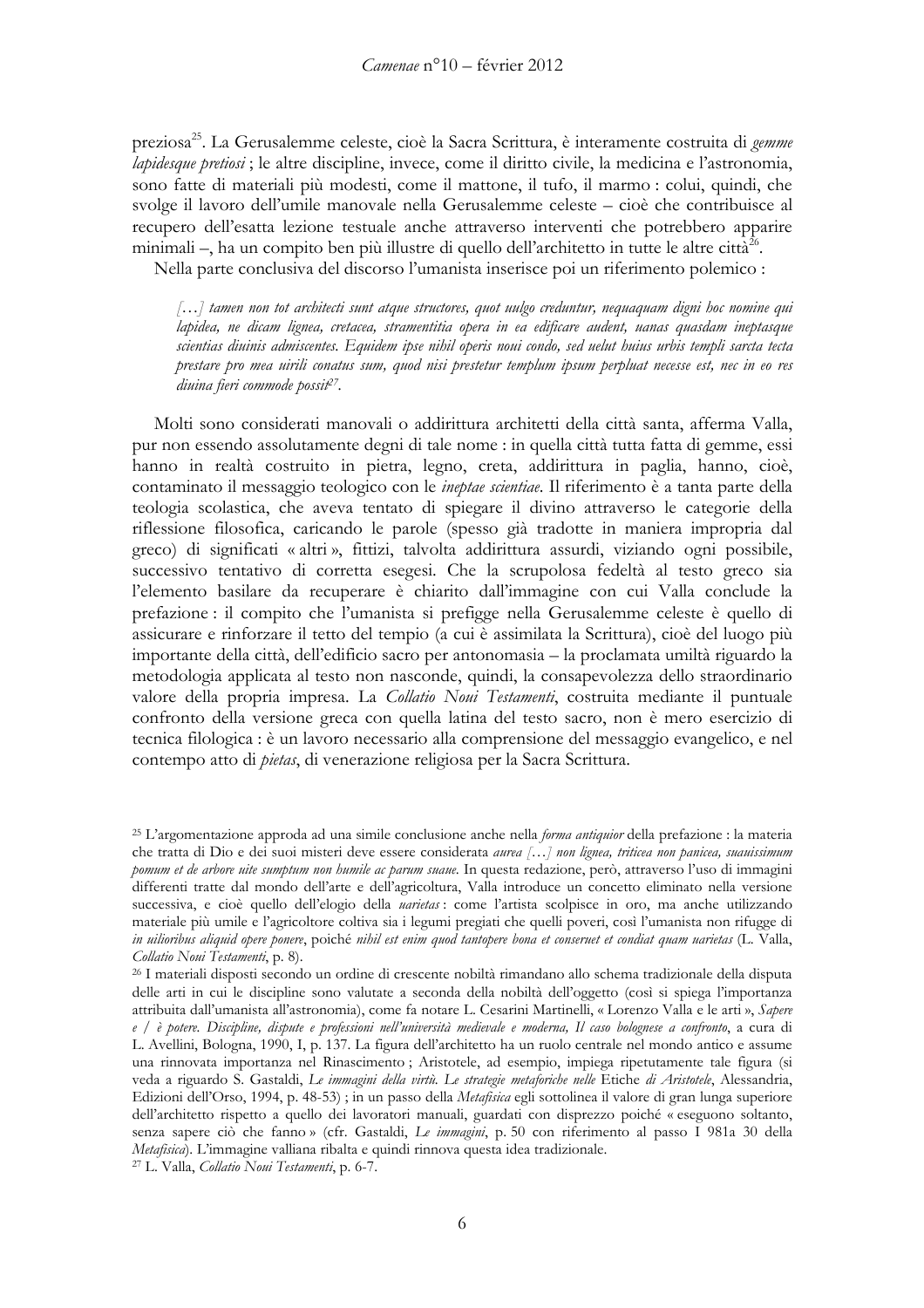La metafora architettonica, impiegata per marcare la distinzione tra arti sacre e profane, ritorna nel proemio al IV libro delle Elegantie in cui, anche attraverso una serie di suggestioni scritturali, Valla celebra la teologia antica, contrapponendola con forza a quella recente:

Itaque alii ornant domos priuatas, hi sunt qui student iuri ciuili, canonico, medicinae, philosophiae, nihil ad rem diuinam conferentes; nos ornemus domum Dei, ut in eam ingredientes non ex situ ad contemptum, sed ex maiestate loci ad religionem concitentur<sup>28</sup>.

Discipline che pure storicamente erano state vicine alla teologia, in primis il diritto canonico e la filosofia (definita nel proemio la fonte da cui sgorgano tutte le eresie<sup>29</sup>) non sono utili alla res dinina; ciò che solo giova alla religione è l'eloquenza. Essa insegna a dare ossa e nervi al discorso, cioè, aggiunge Valla chiarendo le metafore utilizzate per tratteggiare la suddivisione classica della retorica (materializzata a somiglianza di un corpo, come spesso si legge nelle opere di Cicerone<sup>30</sup>), insegna l'inventio e la dispositio; dona al corpo carne e colore, cioè, come già detto, cura l'espressione attraverso l'ornatus ; permette, infine, di conferirgli respiro e azione, si occupa cioè dell'actio e della memoria<sup>31</sup>. Chi ignora l'eloquenza non è assolutamente degno di parlare di teologia.

Passando da un'immagine ad un'altra, l'umanista conclude il proemio scrivendo :

Veteres illi theologi uidentur mihi uelut apes quaedam in longinqua etiam pascua uolitantes, dulcissima mella, cerasque miro artificio condidisse; recentes uero formicis simillimi, quae ex proximo sublata furto grana, in latibulis suis abscondunt. At ego (quod ad me attinet) non modo malim apes, quam formica esse, sed etiam sub rege apium militare, quam formicarum exercitum ducere<sup>32</sup>.

Se nella Collatio Valla afferma di preferire il ruolo del manovale nella Gerusalemme celeste a quello di architetto in una qualunque altra città, ora nelle Elegantie egli sceglie le mansioni del « gregario sotto la regina delle api piuttosto che guidare come capo l'esercito delle formiche »<sup>33</sup>. Le api, simbolo classico dell'operosità, del riuso fecondo delle letture e degli studi, secondo la caratterizzazione positiva che da Seneca arriva fino a Petrarca, sono duramente contrapposte alle formiche, che incapaci di produrre da sé, rubano e nascondono il grano altrui, come già narravano Esopo e Virgilio<sup>34</sup>. Come noto, le società

31 Rhetoricam uero nihil habere nisi laudabile, ut inuenias, ut disponas, quasi ossa et neruos orationi des ; ut ornes, hoc est, ut carnem coloremque inducas ; postremo ut memoriae mandes, decenterque pronunties ; hoc est, ut illi spiritum actionemque tribuas (Elegantie, proemio al IV libro, p. 119, citato anche supra n. 4).

32 Elegantie, proemio al IV libro, p. 120 (ho corretto apum della stampa in apium, più coerente all'uso valliano; cfr. L. Valle Emendationes, VI 140, p. 132).

<sup>33</sup> Cfr. E. Garin, *Prosatori latini del Quattrocento*, Milano-Napoli, Ricciardi, 1976-1977, p. 623.

<sup>&</sup>lt;sup>28</sup> Elegantie, proemio al IV libro, p. 120.

<sup>29 [...]</sup> de quo multi dixerunt, ostendentes philosophiam cum religione christiana uix cohaerere, omnesque haereses ex philosophiae fontibus profluxisse (Elegantie, proemio al IV libro, p. 119); in molti passi della sua opera l'umanista insiste sul legame tra la filosofia e le più pericolose eresie : nel De libero arbitrio, ad esempio, la filosofia è definita seminarium dell'eresia (cfr. L. Vallae De libero arbitrio, a cura di M. Anfossi, Firenze, Olschki, 1934, p. 8). 30 La metafora del corpo è impiegata frequentemente nelle opere retoriche, ove ad esempio Cicerone parla di sangue, ossa, nervi, lacerti per illustrare la potenza del linguaggio oratorio; si veda a riguardo M.G. Iodice di Martino, « La metafora 'del corpo' nelle opere retoriche di Cicerone », Bollettino di Studi Latini, 16, 1986, p. 22-30.

<sup>&</sup>lt;sup>34</sup> Per Seneca cfr. *Epist.* 84, 3-10 (come ben noto nel mondo antico il topos ricorre anche in Orazio e Macrobio) ; per Petrarca si vedano le Familiares I 8 ; XXII 2, 12-13 ; XXIII 19, 13. Sulle formiche che rubano il grano si vedano la favola esopica 240 dell'edizione Chambry (di seguito in traduzione : « La fourmi d'à présent était autrefois un homme qui, adonné à l'agriculture, ne se contentait pas du produit de ses propres travaux ; il regardait d'un oeil d'envie ceux des autres et ne cessait de dérober les fruits de ses voisins [...]. Mais pour avoir changé de forme, il n'a pas changé de caractère ; car aujourd'hui encore il parcourt les champs,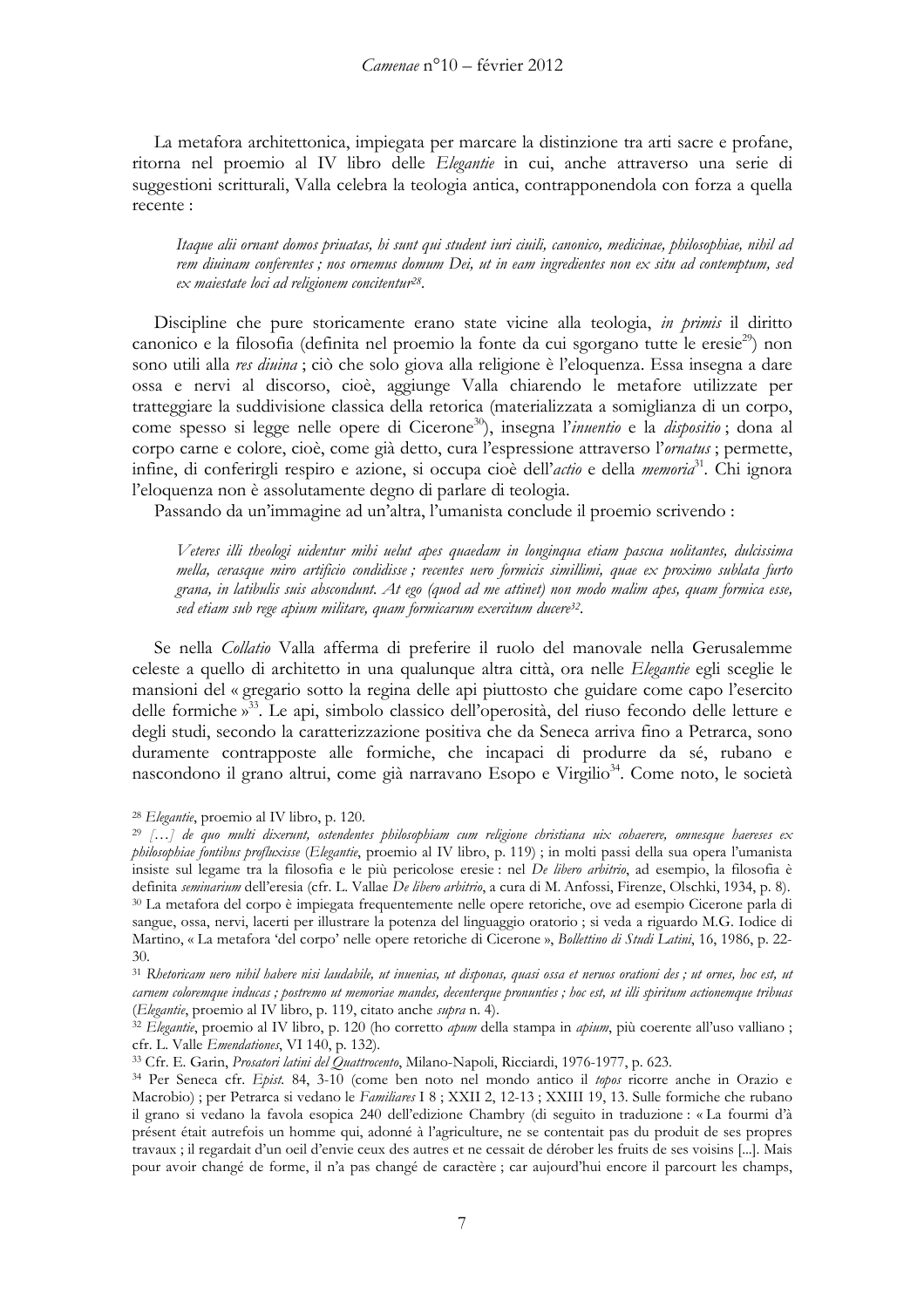delle api e delle formiche sono tradizionalmente associate a quella umana, soprattutto con valenza positiva; in particolare esse sono menzionate insieme come tipici esempi di similitudini per il consorzio umano nell'Institutio oratoria<sup>35</sup>. Anche Plinio cita insieme le formiche e le api, aggiungendo una specificazione sul differente valore delle loro attività che avrebbe potuto fornire lo spunto per la similitudine del Valla : egli scrive infatti hae (scil. formicae) communicantes laborem ut apes; sed illae faciunt cibos, hae condunt<sup>36</sup>. Un altro testo ancora, però, potrebbe aver agito sulla costruzione dell'immagine : Petrarca nella famosa Senile V 2 indirizzata a Giovanni Boccaccio, mutando la similitudine virgiliana a cui si è fatto riferimento e caricandola di un nuovo significato<sup>37</sup>, paragona alle formiche i dialettici moderni che, come gli insetti, devastano ogni campo del sapere ([...] dyaleticuli [...] quasi formicarum nigra acies, nescio cuius cariose quercus e latebris erumpunt omnia doctrine melioris arua *uastantes*). Il parallelo con il testo valliano appare molto interessante poiché subito di seguito Petrarca si scaglia anche contro i teologi moderni, *indomitis animantibus*, che osano attaccare i Padri della Chiesa, eleggono a maestro Averroè e non colgono la grandezza del messaggio di San Paolo, seminator uerbi [...] utilissimi<sup>38</sup>.

L'importanza del lavoro di correzione sui testi, posto in relazione nella Collatio ai guasti della tradizione delle opere, è marcata con forza, in riferimento, invece, agli erronei giudizi critici degli auctores, nel proemio al VI libro delle Elegantie, in cui sono significativamente presenti alcune immagini impiegate nelle due prefazioni alle annotazioni neotestamentarie :

Quis enim dubitet non minus agere qui aurum, argentum caeteraque metalla expurgat, quam qui illa effodit? Oui triticum mundat, quam qui metit? Oui pinus, amygdala caeterasque nuces seligit, quam qui easdem legit<sup>39</sup>?

Nel proemio del libro dedicato, appunto, agli errori degli autori, Valla rivendica il valore progressivo della conoscenza e della cultura : la critica, spiega l'umanista, quando esercitata con *iudicium* è opera utilissima, che consente l'avanzamento della ricerca. Chi depura l'oro e l'argento trovato da altri, chi monda il grano che l'altro miete, chi separa la frutta buona dalla cattiva tra quella che altri hanno raccolto, non compie un lavoro di importanza minore solo perché successivo nel tempo: l'oro, se purificato, perde peso, ma acquista dignità e

36 Plin. Nat. XI 30, 110; il capitolo della Naturalis historia è citato dal Valla in Elegantie III 59.

ramasse le blé et l'orge d'autrui [...] »), e Verg. Aen. IV 402-405 ([...] ac uelut ingentem formicae farris aceruom / cum populant hiemis memores tectoque reponunt, / it nigrum campis agmen praedamque per herbas / conuectant calle angusto  $(...),$ citato anche in Sen. Nat. Praef. 10.

<sup>&</sup>lt;sup>35</sup> Cfr. Quint. *Inst*. V 11, 24.

<sup>&</sup>lt;sup>37</sup> Cfr. supra n. 34.

<sup>38</sup> Cfr. F. Petrarca, Senile V 2, a cura di M. Berté, Firenze, Le Lettere, 1998, 64-75, p. 81-83; si vedano inoltre nell'introduzione le p. 26-27.

<sup>&</sup>lt;sup>39</sup> Elegantie, proemio al VI libro, p. 196. Nel I libro della Dialectica si legge un passo simile : Nolo argentum plus scorie habens, nolo triticum quod uix exstat in aceruo (L. Valle Repastinatio dialectice et philosophie, a cura di G. Zippel, Padova, Antenore, 1982, I 2, 13, p. 14; ho corretto l'acere del testo Zippel con aceruo, come suggerisce la Regoliosi in « Il rinnovamento del lessico filosofico in Lorenzo Valla », Lexiques et glossaires philosophiques de la Renaissance. Actes du Colloque international organisé à Rome par l'Academia Belgica en collaboration avec le projet des 'Corrispondenze scientifiche, letterarie ed erudite dal Rinascimento all'età moderna', l'Università degli Studi di Roma La Sapienza' e la FIDEM, Academia Belgica, 3-4 novembre 2000, éd. J. Hamesse - M. Fattori, Louvain-la-Neuve, FIDEM, 2003, p. 114, n. 26). Valla difende il proprio lavoro di *emendatio* anche nel proemio e nella perorazione del terzo libro della Dialectica, in cui insiste sulla necessità di convertire i filosofi all'uso di un linguaggio « naturale », abbandonando quei termini nuovi e inconsueti che feriscono come le frecce intinte in un veleno mortale : [...] quod eos a laqueis uindico captionibusque sophistarum qui noua quedam uocabula ad perniciem aduersariorum confinxerunt, relicta ueterum consuetudine loquendi, non alia malignitate quam illi qui in preliis spicula ueneno tingunt, aut forte etiam maiore (III proemium, 1, p. 277).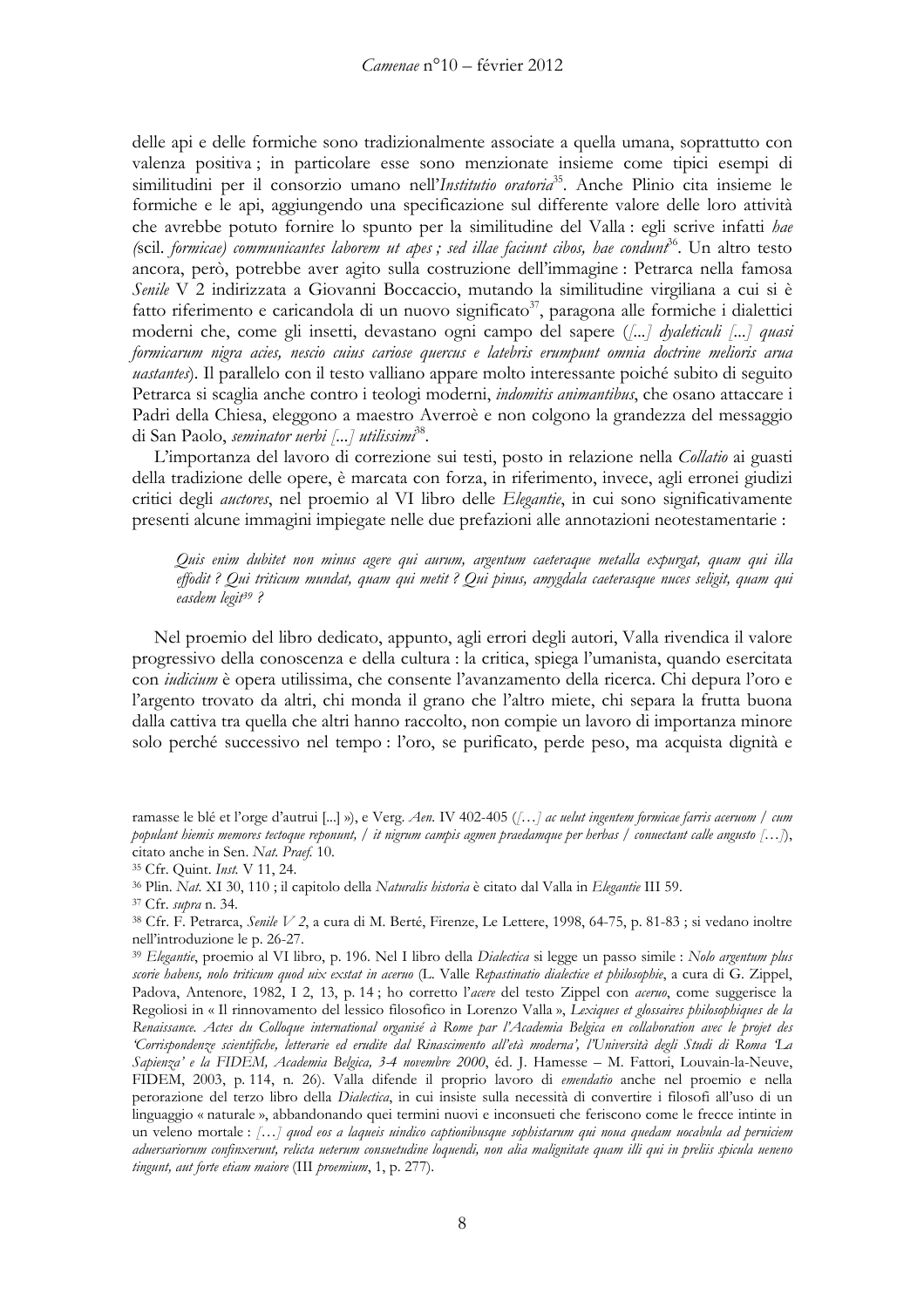valore<sup>40</sup>. Colui che viene corretto non è danneggiato : una verità raggiunta, un nuovo dato scientifico acquisito, rifulge con maggiore evidenza se sono progressivamente eliminate eventuali imprecisioni residue. Si tratta, come noto, di una pagina importantissima sul valore della libertà di giudizio, in cui Valla manifesta la propria visione antidogmatica dello sviluppo e della perfettibilità della scienza<sup>41</sup>.

L'umanista impiega numerose e pregnanti immagini per dare efficacia al proprio discorso anche nei proemi agli altri libri delle Elegantie, dunque in luoghi testuali di rilievo, ricchi e curati, che si contrappongono con evidenza allo stile semplice e inevitabilmente ripetitivo della trattazione grammaticale<sup>42</sup>. Non mi soffermo sul primo proemio, pure ricchissimo di metafore e similitudini, ma già ampiamente indagato, di cui mi limito a richiamare le immagini delle rovine di Roma, corrispondenti allo stato disastroso in cui versa il latino; le varie metafore impiegate per indicare le relazioni tra la lingua latina e le lingue locali preesistenti, come quella del latino come condimento, o della gemma incastonata nell'anello d'oro; o, ancora, la lunga immagine della guerra di Roma contro i Galli con cui è raffigurata un'impresa tutta linguistico-letteraria<sup>43</sup>. Nel terzo proemio alle Elegantie sono riproposte le metafore belliche (frequentissime nell'opera valliana, come quelle desunte dall'ambito della malattia e della navigazione<sup>44</sup>); il riferimento storico è in

43 Sul proemio si vedano A. La Penna, « La tradizione classica nella letteratura italiana », Storia d'Italia, V, I documenti, 2, Torino, Einaudi, 1973, p. 1321-1334 e soprattutto M. Regoliosi, Nel cantiere del Valla, p. 63-115. Interessanti spunti di riflessione offre anche V. De Caprio, « Fra Napoli e Roma : il proemio alle Elegantie e l'auto-aggregazione degli intellettuali», L'umana compagnia. Studi in onore di Gennaro Savarese, a cura di R. Alhaique Pettinelli, Roma, Bulzoni, 1999, p. 145-154.

44 Si vedano, ad esempio, i passi seguenti (ma se ne potrebbero citare infiniti altri) : nel De libero arbitrio Lorenzo afferma armatus pulchre ad pugnam munitusque uenisti ; più avanti poi si legge ceterum tu uideris tergiuersari ista oratione et quasi de gradu deiectum pugnam detrectare (L. Vallae De libero arbitrio, p. 22 e 24-25) ; nell'Antidotum in Facium scrive Siquidem cum uniuersa que de uerbis ex iis que de sententiis obiiciuntur per me extrabentur unumque in agmen contrabentur, que reliqua sunt et ipsa unum sua sponte corpus et agmen efficient, stabuntque seorsum atque altrinsecus due quasi acies, una peditum, altera equitum, contra quas ego meas copias primum peditum, deinde equitum emittam [...]» (L. Valle Antidotum in Facium, a cura di M. Regoliosi, Padova, Antenore, 1981, II, I 3-4) ; nel proemio  $\beta$  delle Raudensiane Note: [...] intellexique fame mee, que a falsis amicis in discrimen adduceretur, esse succurrendum (12, p. 192); nel De professione religiosorum : Quis unquam ab hoste causas, cur ita aciem instruat, poscit ? (L. Valle De professione religiosorum, a cura di M. Cortesi, Padova, Antenore, 1986, VI 30) ; nei proemi alle traduzioni di Demostene e Tucidide viene delineata la celebre immagine della traduzione militaris (cfr. M. Regoliosi, « Mercatura optimarum artium. La traduzione secondo Lorenzo Valla », Les traducteurs au travail. Les manuscrits et leurs méthodes. Actes du Colloque international organisé par le Ettore Majorana Centre for Scientific Studies', Erice 30 settembre - 6 ottobre 1999, éd. J. Hamesse, Turnhout, Brepols, 2001, p. 455-469); nella Dialectica ancora: [...] ne recentes theologi aristotelicis preceptis imbuti ueteribus insultent atque illudant, qui aristotelica disciplina armati tanquam robusti inualidis, armati inermibus [...]; At in non perpetua et qualitate et actione plerunque neutra pars alteram perimit, sed utraque alteram uulnerat, quasi dextera utriusque gladio armata amputat sinistram alterius, scuto carentem (I proemium, 17, p. 7; II 13, 6, p. 225); si veda inoltre il tono agguerrito e appassionato del proemio al III libro citato supra n. 39 e della peroratio dello stesso libro: mibi sum conscius in hoc ueluti campo atque mari pro christiana me dignitate pugnare, et quasi re publica: siquidem pro re publica christiana pugnare, est contra quoscunque pro ueritate in acie stare. [...] si opus erit occumbam potius, quam signa deseram. [...] Verum imperator noster Deus milites suos ex acie fugere non uult, sed aut uincere aut strenue fortiterque pugnantes, mortem oppetere. Non enim ipsis pereuntibus, ueritatis gloria perit: sed uiuit, sed uincit, sed illo piissimo cruore sancitur atque consecratur (III peroratio, 3-6, p. 356); infine segnalo le immagini belliche con cui è arricchito

<sup>40 [...]</sup> perinde atque auro ac caeteris, quae modo commemoraui, quantum corpori purgatio ipsa detrabit, tantum residuo pretii, ut dixi, et dignitatis accrescit (Elegantie, proemio al VI libro, p. 196).

<sup>&</sup>lt;sup>41</sup> Su questo atteggiamento tipicamente valliano si veda M. Regoliosi, « Nihil crescit sola imitatione. Il rapporto di Lorenzo Valla con la tradizione », Munus quesitum meritis. Homenaje a Carmen Codoñer, G. Hinojo Andrés - J.C. Fernández Corte (eds.), Salamanca, Ediciones Universidad de Salamanca, 2007, p. 765-673.

<sup>42</sup> Da questo punto di vista le Elegantie si inseriscono perfettamente nella tradizione dei testi grammaticali latini, in cui le prefazioni divengono lo spazio privilegiato perché l'autore dia prova della propria maestria stilistica e ove spesso si leggono metafore insistite e ricercate ; su questi argomenti si veda L. Munzi, « Il ruolo della prefazione nei testi grammaticali latini », Annali dell'Istituto universitario Orientale di Napoli, 14, 1992, p. 103-126.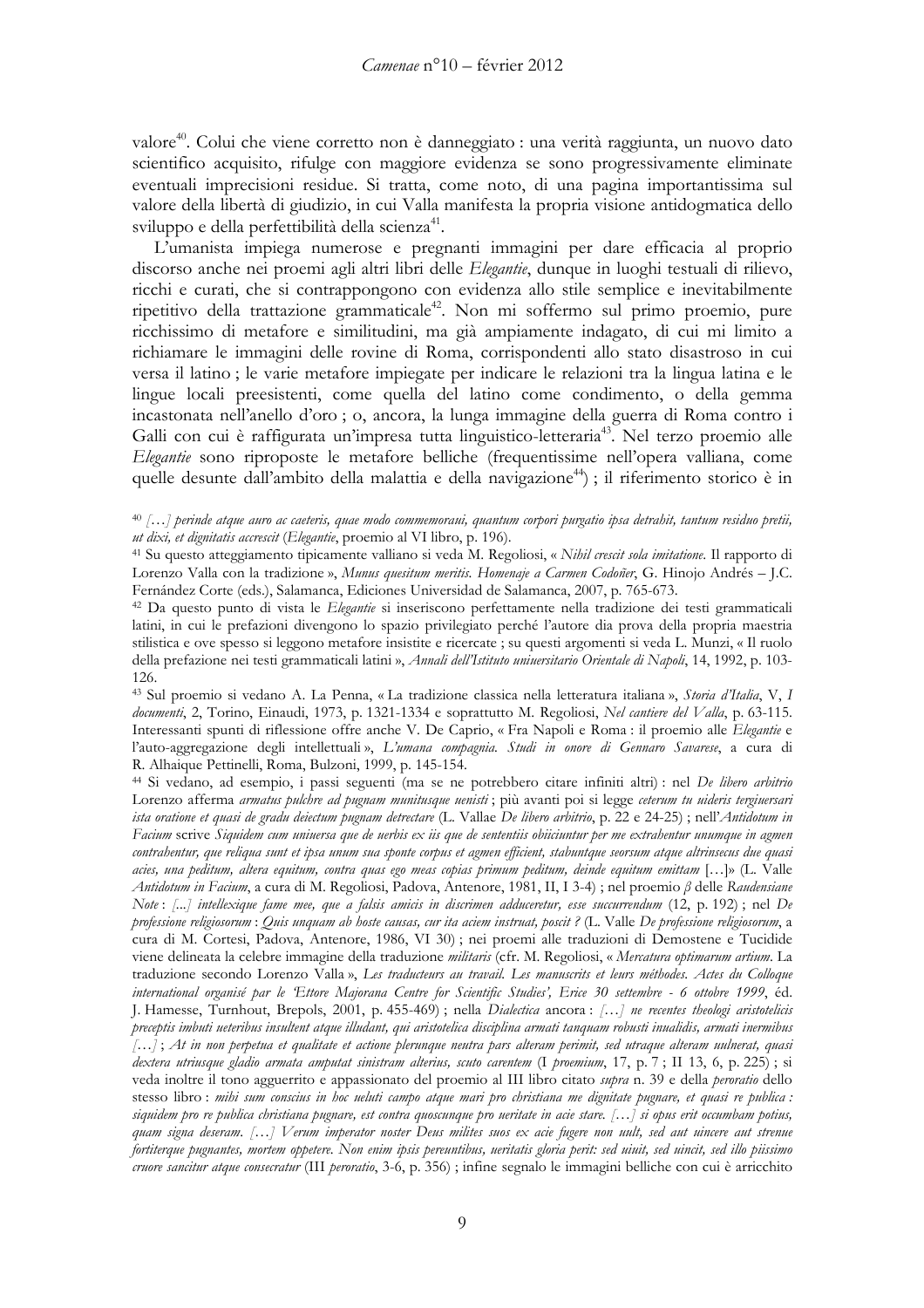questo caso alla seconda guerra contro i Galli e Valla, che si proclama nel primo proemio nuovo Camillo a difesa della lingua latina, si presenta ora nei panni del giovane Manlio Torquato, deciso a proteggere la quasi Tarpeia arx urbe direpta, cioè la iuris ciuilis scientia, adhuc *inuiolata et sancta*, una sorta, quindi, di rocca incorrotta della latinità : la metafora sottolinea il rapporto di continuità tra la cultura giuridica antica e quella moderna che, se ripulita dall'opera deprecabile dei glossatori medievali, si dimostra utilissima al recupero della  $e$ legantia $45$ .

Nel quinto proemio l'umanista sviluppa il motivo della rappresentazione dell'opera letteraria – che, mediato da immagini diverse, compare anche nel proemio generale all'opera e nella prefazione alle Raudensiane Note; le Elegantie sono raffigurate come una figlia da maritare, sorvegliata e chiusa in casa dal padre per troppo tempo : gli uomini che la corteggiano sono ormai numerosissimi ed essa stessa desidera andare via di casa. È a rischio l'onestà della vergine : la giovane dovrà dunque accontentarsi della dote che il genitore le ha messo fino a quel momento da parte (sei talenti, i sei libri), una dote, comunque, già splendida e ricca<sup>46</sup>. La metafora del libro come progenie – che nel proemio al V libro sembra derivare dall'epilogo del Brutus, in cui Cicerone presenta l'oratoria come una vergine da serbare in casa per non metterne in pericolo la castità, poiché ha moltissimi pretendenti<sup>47</sup> –, frequente in epoca classica, esprime la relazione affettuosa tra lo scrittore e le proprie opere, e nel caso del Valla rispecchia la cura scrupolosa dell'autore per i propri scritti. L'immagine è impiegata anche nel secondo proemio, in cui è però messa in bocca ad Antonio da Rho, il plagiario di cui non si fa il nome, che accusa l'umanista di essere stato un padre cattivo, che avrebbe cacciato di casa i propri figli, cioè consegnato ad amici e lettori materiale tratto dalle Elegantie non ancora pubblicate<sup>48</sup>. Nell'Antidotum in Facium l'umanista ribadisce l'idea della creazione letteraria come forma di paternità : libri, idest liberi  $me^{49}$ .

il preludium del giovanile Quintiliani Tulliique examen recentemente portato alla luce da Stefano Pagliaroli (su cui si veda S. Pagliaroli, « Una proposta per il giovane Valla : Quintiliani Tullique examen », Studi medievali e umanistici, 4, 2006, p. 9-67; in particolare sulle immagini si cfr. p. 22-25). Le occorrenze sono numerosissime : in taluni casi l'uso del linguaggio bellico è un topos (si tratta di metafore « popolari ») ; spesso però fa parte di un atteggiamento ideologico profondamente radicato nell'umanista : la vita e la ricerca sono intese dal Valla, infatti, come una lotta per la verità. Su questo punto si vedano S.I. Camporeale, Lorenzo Valla; M. Fois, Il pensiero cristiano, p. 473-520; L. Valle De professione, p. LXXV, n. 1; M. Regoliosi, « Mercatura optimarum artium ». <sup>45</sup> Elegantie, proemio al III libro, p. 80. L'episodio è narrato in Liv. VII 10.

46 [...] qualescumque redierimus, nibil tamen quo dotem filiae iam me absente adultae ampliare queamus, attulimus, et collocandi iam tempus est, satiusque multo quam primum nuptui dare, quam diutius custodiendo, pudicitiae periculum adire. Mira enim est puellae, uel procorum, uel amatorum multitudo; ipsa quoque teneri amplius non uult. Et (quod me ualde solicitum facit) alios magis incipit amare, quam patrem. Quare non uacat comparare plura, quo splendidius ac magnificentius collocemus. Sex nanque talenta, quae ante profectionem nostram parta ac reposita erant, in dotem dabimus (Elegantie, proemio al V libro, p. 160 ; sex è correzione per sed della stampa). Il proemio, che trasmette alcuni dati interessanti sulla biografia del Valla, non fu evidentemente modificato per il «lancio » editoriale del 1449 : i « talenti » nel progetto definitivo di edizione non sono più sei, ma dodici (cfr. M. Regoliosi, Nel cantiere del Valla, p. 17-35), elemento su cui l'umanista insiste nei paratesti appositamente preparati per la pubblicazione complessiva della propria opera (i proemi generali alle Elegantie e alle Raudensiane Note).

 $47$  Cic. Brut. 330 : Nos autem, Brute, quoniam post Hortensi clarissimi oratoris mortem orbae eloquentiae quasi tutores relicti sumus, domi teneamus eam saeptam liberali custodia, et hos ignotos atque impudentes procos repudiemus, tueamurque ut adultam uirginem caste, et ab amatorum impetu quantum possumus prohibeamus. Anche in questo caso, rispetto al materiale preesistente, Valla muta l'immagine con originalità.

<sup>48</sup> Tum ille etiam urbanius, quod malus parens essem, qui filios, quos genuissem, et educassem, e contubernio eiicerem; ipse tum misericordia, tum amicitia nostra ad se domum suam colligeret, atque educaret pro suis (Elegantie, proemio al II libro, p. 42).

<sup>49</sup> L. Valle Antidotum in Facium I, IV 4; su questa immagine si veda M. Regoliosi, « Architettura ideologica del libro in Lorenzo Valla», I luoghi dello scrivere da Francesco Petrarca agli albori dell'età moderna, Atti del Convegno internazionale di studio dell'Associazione italiana dei Paleografi e Diplomatisti, Arezzo (8-11 ottobre 2003), a cura di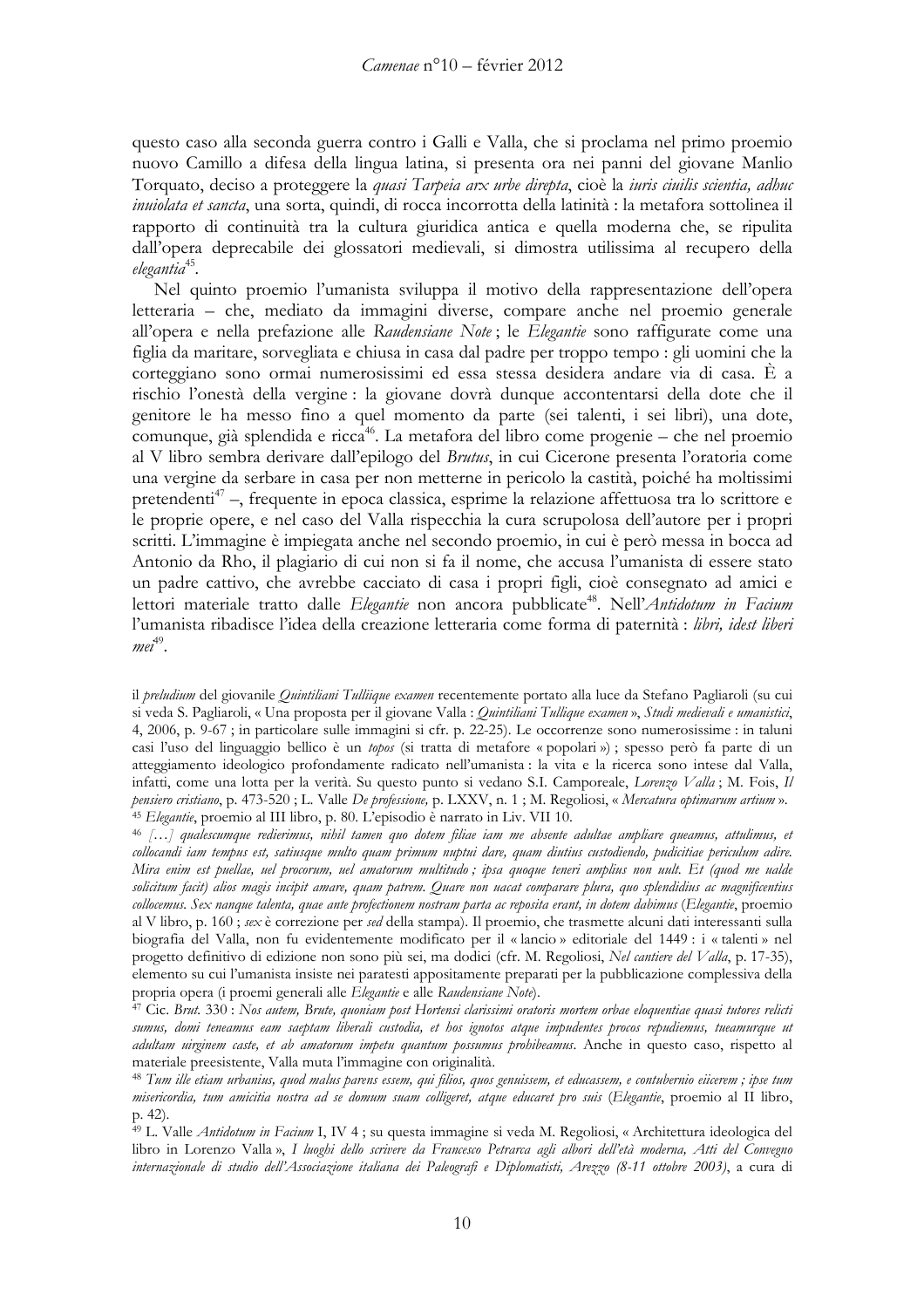Nel proemio generale alle Elegantie Valla celebra la propria opera attraverso l'immagine, già classica, del monumento (basti qui citare il famoso verso di Orazio exegi monumentum aere perennius<sup>50</sup>), ma perfettamente calata nella realtà coeva : i dodici libri che l'umanista intende pubblicare (il progetto editoriale, ormai ben noto, che comprende i sei libri delle Elegantie, i due delle Raudensiane e i quattro dell'Antidotum in Facium) sono paragonati ad una colonna alta, appunto, dodici passi, e ad un arco trionfale, al cui vertice è collocata l'immagine mea manu sculptam, scrive Valla, di Niccolò V. L'opera è concepita, quindi, come simbolo per eccellenza di quella rinascita culturale che per l'umanista ha il suo centro in Roma e nella Curia; come simbolo, inoltre, del trionfo della *latinitas* sulla corruzione linguistica delle epoche precedenti. Nel proemio alle Raudensiane Note l'impresa valliana è lodata attraverso un esaltante parallelo con Omero e Virgilio : grazie alla propria opera, afferma l'umanista, l'elegantia è stata riportata in patria dopo tante fatiche e difficoltà, così come i due antichi poeti avevano ricondotto a casa Ulisse ed Enea dopo un lungo peregrinare. Gli ultimi sei libri contro il Raudense e il Facio richiamano le guerre di Troia e quella di Enea contro i Rutuli : Valla combatte per l'elegantia, così come altri avevano combattuto per una donna. Elena o Lavinia<sup>51</sup>.

Nel proemio del De professione religiosorum, Valla, difendendosi dall'accusa di volgersi sempre ad argomenti troppo difficili ed elevati, affronta la questione del rapporto tra stile e contenuto<sup>52</sup>. Il discorso si apre con alcune immagini pregnanti e suggestive, con cui l'umanista tratteggia la varietà degli ingegni umani : tra gli uccelli del cielo, scrive Valla, molti volano in alto, vicino alle nubi, altri, invece, non troppo distanti da terra, altri ancora appena svolazzano tra i cespugli; allo stesso modo nei mari ci sono pesci che nuotano negli abissi, altri che restano sulla riva, altri ancora che vivono nascosti tra gli scogli<sup>53</sup>. Così è per gli ingegni degli uomini e le capacità degli scrittori; tutti gli argomenti, invece, hanno lo stesso valore. Attraverso una serie di echi oraziani, Valla spiega che è la capacità di chi tratta un argomento a renderlo debole e povero o, al contrario, raffinato e profondo<sup>54</sup>. Molti hanno scritto della guerra di Troia: Omero però si distingue come l'aquila in cielo e la balena nel mare<sup>55</sup>. Vari e diversi sono anche gli ingegni dei teologi, a tal punto che se i loro scritti vengono confrontati, non sembrano dedicati alla stessa disciplina : alcuni trattano di « stelle », altri di « fiorellini », alcuni strisciano e sbadigliano, altri – i veri teologi, templum Dei

C. Tristano - M. Calleri - L. Magionami, Spoleto, Centro Italiano di Studi sull'Alto Medioevo, 2006, p. 397. Più in generale per la metafora del libro come « figlio » dell'autore si veda E.R. Curtius, La littérature européenne et le Moyen Age latin, trad. par J. Bréjoux, Paris, Presses Universitaires de France, 1956, p. 163-165.

<sup>50</sup> Hor. Carm. III 30, 1. Nel proemio alle Raudensiane Note Valla scrive dell'opera di Omero : eterne heroum memorie monumentum caritatis sue dedicauit (proemium  $\alpha$ , 5, p. 188).

<sup>&</sup>lt;sup>51</sup> Cfr. L. Valle Raudensiane Note, proemium x, 2, p. 187 ([...] sex libris prioribus elegantiam Latinam tanquam Eneam a Troia aut Ulyxem ab insula amphiryta in sedem suam multis laboribus et magnis difficultatibus, immenso maris ac terrarum tractu reportani; in totidem sequentibus quasi Enee cum Turno aut Grecie cum barbaris bella describo: nam de ipsa elegantia ueluti de Lauinia Helenaue uxore dimico).

<sup>&</sup>lt;sup>52</sup> Cfr. L. Valle De professione, I 1 ([...] nonnulli etiam apud mequoque ipsum incessere, partim quod altas nimis inuadam arduasque materias [...]); sul proemio si vedano nell'edizione della Cortesi le p. LXXXVII-XC.

<sup>53</sup> Etenim per eadem immensi huius aeris spatia spectamus aues ultro citroque commeantes, quasdam quidem altum iter et nubibus proximum tenentes, quasdam uero aliquanto inferius, alias autem non procul a terra, alias breui uolitatu inter arbusta fruticesque contentas. Quod item in aquis contingit ut hec piscium genera litora ament, illa latebras etiam ac saxa, multa uasto mari profundoque gaudeant (L. Valle De professione, I 3-4). L'immagine sembra dovere qualcosa, come notato dalla Cortesi, a Quint. Inst. V 10, 21-22, pur essendo vivacemente mutata rispetto alla fonte.

<sup>54</sup> Cfr. Hor. Ars 38-40.

<sup>55 [...]</sup> eos omnes Homerus uelut aquila aut balena post se et a tergo reliquit. L'aquila come dominatrice del cielo è immagine classica ; la Cortesi rileva l'affinità con Dante Inf. IV 95-96. L'immagine della balena pare dipendere da Plin. Nat. IX 12 (ballaenae et in nostra maria penetrant; Valla scrive : audacissime media ipsa elementi spatia penetrat : quales in celo aquile, in mari balene).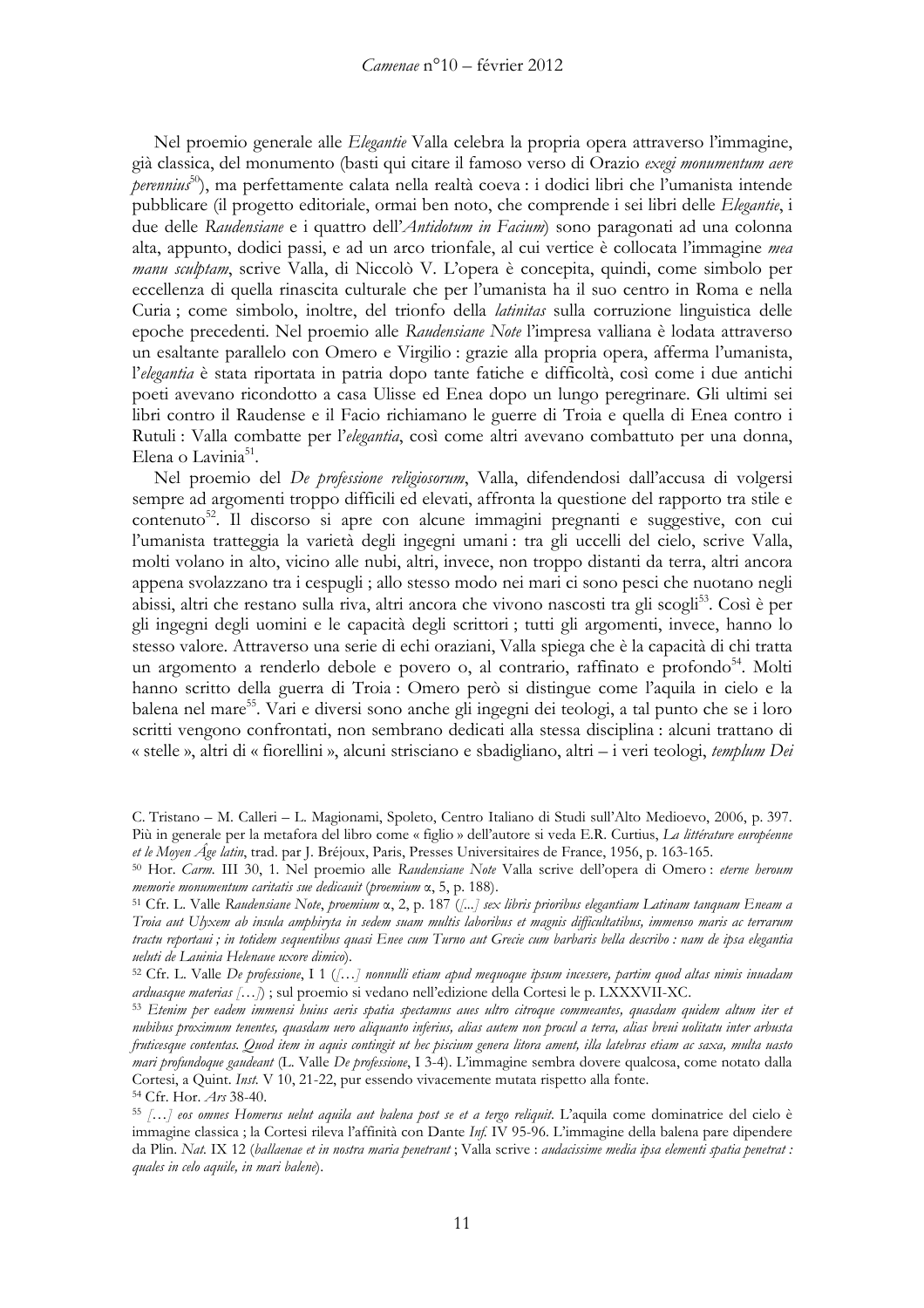columnae, luminaria nostrae religionis<sup>56</sup> – sanno alzarsi in volo e fare nei cieli straordinarie acrobazie<sup>57</sup>. Più avanti nel testo, ancora sulla varietà, ma in relazione ai generi di vita, Valla scrive:

Ignis reddit cibum et suauiorem et salubriorem : multi tamen cibi sunt qui sine igne suauiter et salubriter comeduntur, multi qui etiam suauius salubriusque. Ita de generibus uiuendi : quoddam coctum, ut sic dicam, quoddam crudum est conducibilius<sup>58</sup>.

L'obbedienza, la povertà, la continenza e la professione religiosa sono preferibili o più utili per alcuni, non certo preferibili o utili in assoluto.

L'Oratio in principio studii, pronunziata dal Valla a Roma nel 1455 in occasione dell'inaugurazione dell'anno accademico, è un breve testo retoricamente elaborato in cui l'umanista, allontanandosi dalle consuete tematiche affrontate durante tali celebrazioni, svolge una ricca lode della lingua latina, considerata il presupposto per lo sviluppo delle arti e delle scienze, esaltando nel contempo il ruolo assunto dalla Sede apostolica nel progresso e nella difesa del latino stesso<sup>59</sup>. L'orazione si apre mediante l'impiego di alcune metafore che conferiscono sostenutezza al registro stilistico: l'umanista, facendo ricorso al topos proemiale della novità, dichiara di volersi discostare da quanti in hoc tanquam latissimo campo, cioè nelle *laudes disciplinarum* (tema caratteristico delle orazioni di questo genere), *pro sua* quisque facultate uggarentur et uelut equos quosdam atque quadrigas eloquentie exercerent<sup>60</sup>. Ciò su cui Valla intende soffermarsi è il ruolo assunto dalla Curia romana nella diffusione delle varie discipline : esse, scrive l'umanista, sono tutte debitrici della Sede apostolica che, raccolta l'eredità dell'impero romano, si è fatta centro di aggregazione e diffusione della cultura (della sola cultura che Valla riconosce, quella latina), la quale necessita per il suo perfezionamento della collaborazione, ma anche di un'onesta competizione, tra numerosi e validi ingegni. Tale concetto è espresso attraverso un insistito paragone con la costruzione di una città, arricchito da un lungo exemplum virgiliano : la cultura non può autenticamente progredire per l'opera di uno solo, né essere perfezionata in tutte le sue parti con l'impegno di pochi, così come una città cresce e si abbellisce solo se molti uomini mettono mano al progetto<sup>61</sup>. La Curia romana ha il merito di aver riunito gli uomini capaci di latine loqui e che eccellono *aliquo in genere doctrine*, assicurando quindi la sopravvivenza della autentica lingua latina, *aureus nummus* – metafora quintilianea, come noto, assai cara al Valla – indispensabile per tutti i commerci tra i popoli<sup>62</sup>. La Sede apostolica, *magistra et parens et nutrix et gubernatrix*,

56 L. Vallae De libero arbitrio, p. 8; Elegantie, proemio al IV libro, p. 120 (la stessa espressione ricorre nella forma antiquior della prefazione alla Collatio; cfr. L. Valla, Collatio Noui Testamenti, p. 9).

 $57$  [...] immo adeo hic de maxima ille de minima, hic de stellis ille de flosculis; ille repere, languere, dormire, stertere, somniare, hic felici uolatu se ferre, nunc quasi spaciari, nunc in orbem ludere, nunc deorsum precipiti lapsu demitti eademque sese in altum celeritate recipere (L. Valle De professione, I 12).

59 L'edizione critica del testo, accompagnata da un commento e da vari studi, si legge in L. Valla, Orazione per l'inaugurazione dell'anno accademico 1455-1456, Atti di un seminario di filologia umanistica, a cura di S. Rizzo, Roma, Roma nel Rinascimento, 1994. Si confronti inoltre M.G. D'Angeli, « Per un nuovo commento dell'Oratio in principio studii», Pubblicare il Valla, a cura di M. Regoliosi, Firenze, Polistampa, 2008, p. 461-467. In particolare sulla costruzione retorica del testo si veda M. Campanelli, « Lingua e stile dell'Oratio », in L. Valla, Orazione, soprattutto p. 100-107.

<sup>60</sup> L. Valla, Orazione, 1, p. 192.

<sup>61</sup> Ita studia incenduntur, profectus fiunt, artes excrescunt et in summum euadunt et eo quidem melius eoque celerius quo plures in eandem rem homines elaborant, ueluti in extruenda aliqua urbe et citius et melius ad consumationem peruenitur, si plurimorum quam paucissimorum manus adhibeantur (L. Valla, Orazione, 14, p. 194); segue nel testo la citazione di Verg. Aen. I, 420-429.

62 Cfr. L. Valla, Orazione, 19-20, p. 196 e Quint. Inst. I 6, 3; si veda anche il commento di W. Bracke, in L. Valla, Orazione, p. 210, in cui sono citati gli altri famosi passi valliani in cui ricorre la metafora (L. Valle,

<sup>&</sup>lt;sup>58</sup> L. Valle De professione, VIII 11.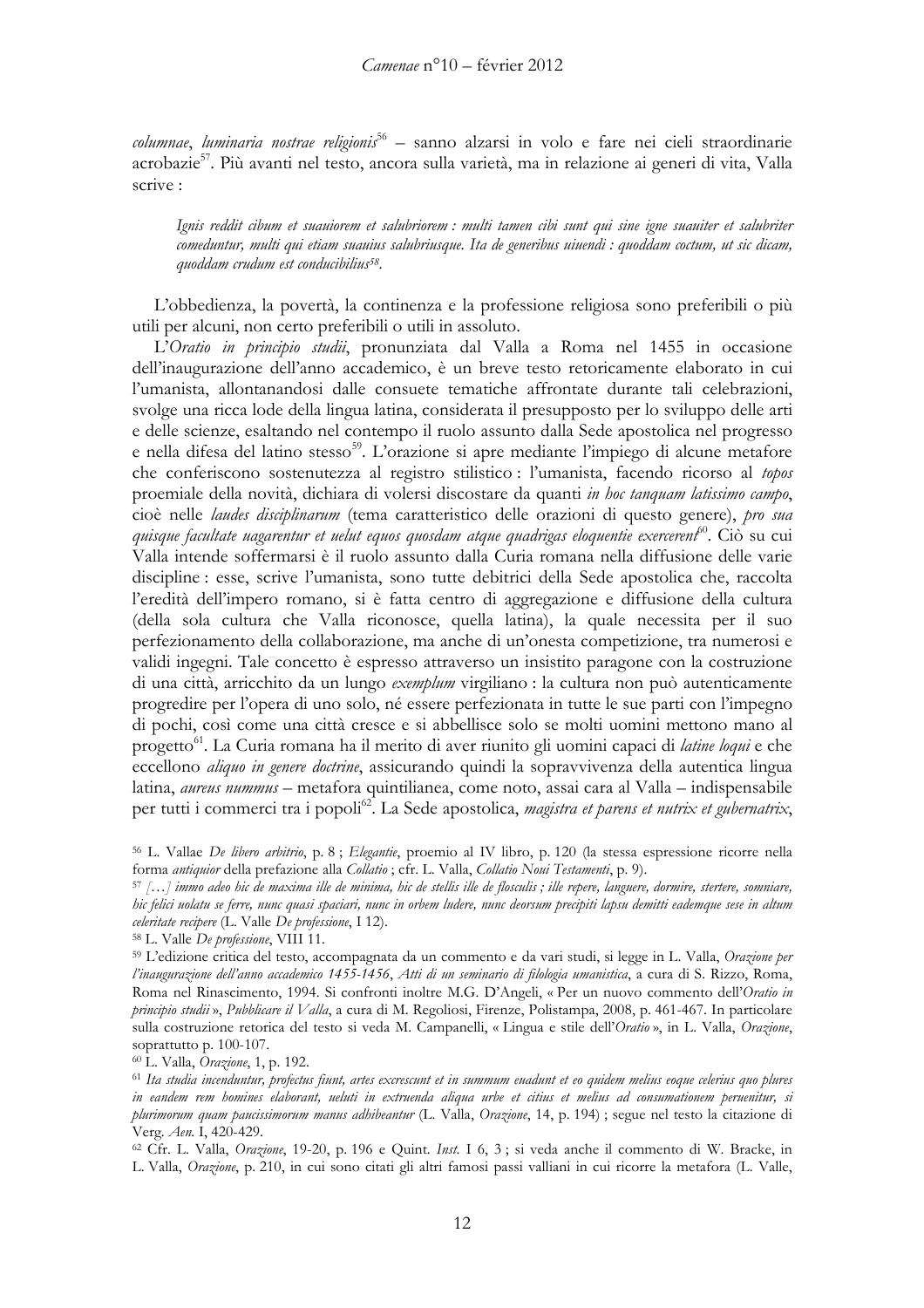è rappresentata attraverso la metafora (assai consueta) della nave *ut sic dicam, latine fidei*, di cui il pontefice clauum tenens aduersus procellas ac tempestates ceteros nautas atque uectores ne ab ea tutenda desisterent semper est adhortatus<sup>63</sup>. L'impegno dei pontefici romani a favore del progresso dello studio e delle arti ha determinato una convergenza tra religione e cultura, tra uomini di fede e grandi ingegni, cosicché al Valla appaiono religio sancta et uera litteratura pariter *habitare*<sup>64</sup>.

Esula dalla presente indagine chiarire la funzione dell'insistente ricorso alle immagini nei testi in cui più direttamente Valla si occupa di filosofia e di teologia, fin qui presi in considerazione solo in maniera marginale; il ricorso alle immagini è frequentissimo in opere come la Dialectica, il De libero arbitrio, il De nero bono, e diviene anzi, in taluni casi, la modalità stessa del ragionamento. Le immagini, tutt'altro che in funzione esornativa, offrono un supporto concreto a argomentazioni complesse e spinose, conferiscono chiarezza al discorso e lo spostano, per così dire, su un piano di evidenza empirica : esse si qualificano quindi come uno degli strumenti della critica valliana all'astrattezza del linguaggio di matrice aristotelico-tomista. Si consideri a titolo esemplificativo il passo del terzo libro della *Dialectica* in cui Valla spiega sinteticamente la teoria sillogistica, a fronte delle cavillose speculazioni con cui i filosofi ne avevano indagato i duri e difficili dettagli (sebbene si tratti, scrive l'umanista, di un argomentare « nudo » e « povero » rispetto ad altri tipi di ragionamento che possono dirsi « vestiti e armati, coperti di oro, porpora e ornati di gemme »<sup>65</sup>). I primi due enunciati del sillogismo, spiega Valla, sono come la farina e l'acqua che si impiegano per fare il pane; sono gli unici due ingredienti che servono (ex quibus solis *panis fit*), ma per diventare pane necessitano dell'intervento delle mani del fornaio che impasti la farina con l'acqua, che ottenga, quindi, un unico prodotto a partire da due. Le mani rappresentano la conclusione che « mescola insieme » i due enunciati, ottenendo un prodotto che è buono, solo se sono buoni i componenti<sup>66</sup>. Non si possono distinguere rigidamente le parti del sillogismo, continua Valla, e non si può stabilire quale tra le premesse sia la più importante in assoluto : esse sono come due genitori e la conclusione è il loro bambino<sup>67</sup>. Quello che importa notare ai fini della presente analisi è che, come in

Repastinatio, I, p. 217 e II, p. 473; L. Vallae Apologus, in S.I. Camporeale, Lorenzo Valla, p. 524). Si vedano inoltre il commento del Valla sul Par. lat. 7723 con il rimando a Dig. 18, 1, 1 (L. Valla, Le postille, p. 32) e l'ulteriore citazione quintilianea nel proemio della versione di Tucidide, in cui si affianca all'idea della traduzione come mercatura.

63 L. Valla, Orazione, 32, p. 201. Sull'immagine della nave, impiegata già in epoca classica per indicare lo stato e poi passata a simboleggiare la Chiesa, si vedano W. Bracke in L. Valla, Orazione, p. 214 e M.G. D'Angeli, « Per un nuovo commento », p. 466.

64 L. Valla, Orazione, 36, p. 201.

65 Dialectici est syllogismo uti'. Quid, non orator eodem utitur? Immo utitur nec eo solo, uerum etiam enthymemate et epicheremate, adde etiam inductionem. Sed uide quid interest. Dialecticus utitur 'nudo' (ut sic loquar) syllogismo, orator autem 'uestito armatoque, auro et purpura ac gemmis ornato': ut multe sint ei et magne preceptorum comparande diuitie, si uederi uolet orator. Dialecticum, prope dixerim, paupertas decet (L. Valle Repastinatio, II proemium, 3-4, p. 175-176). Sulla critica del Valla alla dottrina del sillogismo si vedano almeno S.I. Camporeale, Lorenzo Valla, p. 50-62 ; C. Vasoli, La dialettica, p. 121-129; M. Laffranchi, Dialettica e filosofia in Lorenzo Valla, Milano, Vita e pensiero, 1999, p. 164-176.

66 Pro materia due prime eo modo sunt, quo in faciendo pane (ut hac comparatione utar) farina et aqua, ex quibus solis panis fit, sed non sine ministerio manus que farinam aqua dilutam subigat, et duo diuersa conuertat in unum corpus : hec tanquam manus conclusio est que duas superiores enuntiationes commiscet, et in unum redigit (L. Valle Repastinatio, III 2, 1, p. 282).

<sup>67</sup> Nisi malumus dicere duas priores esse tanquam parentes, tertiam esse illorum prolem : sed horum parentum uter erit pater, utra mater, idest uter precedere debebit ? Inquient peripatetici eam, que dicitur maior, esse 'patrem' et proinde debere precedere. Ego nescio an potius maior sit dicenda 'mater' que quodammodo conceptum in utero habet, et deinde parit (L. Valle Repastinatio, III 2, 2, p. 282). Si noti inoltre che Valla, come raccomandato dagli Antichi, si assicura che tale parlare per immagini sia comunque misurato e non eccessivo affinché i testi non diventino enigmatici : dopo aver paragonato il sillogismo, come già detto, al « pane » e ai « genitori » l'umanista dichiara di voler lasciare da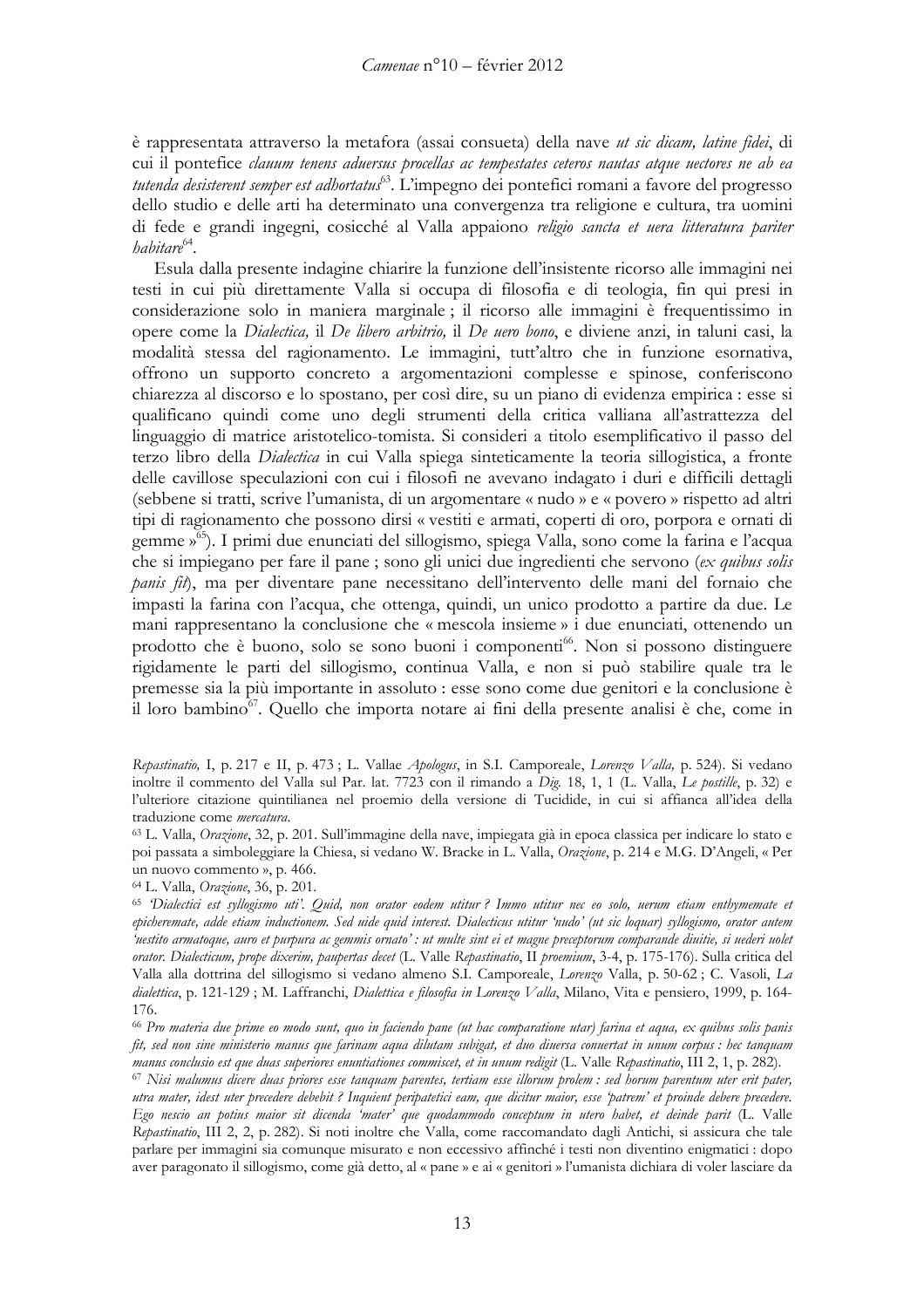tanta parte dell'indagine filosofica antica, le immagini accompagnano lo svolgimento del percorso scientifico del Valla, inserendosi spesso nei punti problematici del discorso teorico e conferendo al linguaggio semplicità e chiarezza. Alla tortuosità del linguaggio della Scolastica, Valla sostituisce il parlare comune che, tramite la strumentazione retorica e quindi anche le risorse dell'ornatus, sa farsi efficace ed espressivo<sup>68</sup>.

Ancor più che nei testi filosofici, l'impiego delle immagini si configura come una necessità nella riflessione teologica valliana : l'uomo può solo tentare di parlare di Dio e solo per via analogica – nel *De libero arbitrio* l'umanista scrive metaforicamente che alcuni argomenti devono essere considerati « ambrosia e nettare », cibo degli dei e non degli uomini<sup>69</sup>. Accenno qui soltanto a quest'aspetto della riflessione valliana, già ampiamente studiato: si possono usare solo immagini, *exembla* sensibili, analogie per provare a illustrare gli arcana divini, sull'esempio di quanto fatto da San Paolo; si tratta di approssimazioni limitate, che si scontrano ad un certo punto, comunque, con l'impossibilità di dire di Dio attraverso parole umane<sup>70</sup>. La « nuova » teologia valliana, erede di quella paolina e della grande tradizione Patristica greca e latina, si fonda sulla retorica che fornisce modi e strumenti per lodare adeguatamente  $\rho$ io<sup>71</sup>; il linguaggio poetico e per immagini – marginalizzato, come si è detto, nelle Elegantie – diviene quindi l'espressione propria della teologia che, poiché non affronta questioni denotative e conoscibili razionalmente, non può servirsi del linguaggio storico, descrittivo degli uomini. Denunciato il fallimento della logica, Valla chiarisce che l'unico, possibile discorso su Dio è quello della lode e della proclamazione, costruito proprio sulla «carica espressiva, plurima e allusiva, dell'immagine  $v^{72}$ .

L'elenco dei passi citati costituisce solo una scelta necessariamente ristretta (una degustatio, per impiegare una metafora valliana) dei numerosissimi luoghi testuali in cui l'umanista utilizza immagini letterarie, che si possono ritenere, mi pare, una caratteristica peculiare della sua scrittura<sup>73</sup>. Come già l'amato Quintiliano, considerato lo scrittore

71 Si ricordino i passi precedentemente citati del proemio al IV libro delle Elegantie.

72 M. Regoliosi, « Il rinnovamento del lessico filosofico in Lorenzo Valla », p. 122.

parte le immagini che possono essere fallaces (cfr. L. Valle Repastinatio, III 2, 3, p. 282 ; si vedano Cic. De or. III 167; Quint. Inst. VIII 6, 14).

<sup>&</sup>lt;sup>68</sup> Sul valore rivoluzionario dell'operazione compiuta dal Valla sul linguaggio filosofico si veda, oltre al più volte citato S.I. Camporeale, Lorenzo Valla, anche M. Regoliosi, « Il rinnovamento del lessico filosofico in Lorenzo Valla », con ampia bibliografia.

<sup>&</sup>lt;sup>69</sup> Cfr. L. Vallae De libero arbitrio, p. 40.

<sup>70</sup> Sulla critica valliana alla possibilità della conoscenza metafisica e la necessità di un linguaggio « altro », figurale e simbolico, per il discorso su Dio, si veda M. Regoliosi, « Il rinnovamento del lessico filosofico in Lorenzo Valla », p. 120-127; più in generale sulla ricerca teologica dell'umanista cfr. S.I. Camporeale, « Alle origini della 'teologia umanistica' nel primo '400. L'Encomion S. Thomae di Lorenzo Valla », Moderni e antichi, 1, 2003, p. 179-195 con bibliografia precedente indicata.

<sup>73</sup> Si tenga presente che non ho tratto esempi da un ambito che, almeno teoricamente, dovrebbe mostrarsi molto ricco ai fini di questa indagine, quello poetico. La poesia però, come noto, rappresenta solo un aspetto marginale della produzione del Valla non ancora complessivamente studiato; si vedano a riguardo F. Lo Monaco, « Per un'edizione dei Carmina di Lorenzo Valla », Italia medioevale e umanistica, 29, 1986, p. 139-164; Id., « Il progetto di edizione dei Carmina », Pubblicare il Valla, p. 263-266. Alcune importanti riflessioni sull'idea valliana di poesia, a cui l'umanista attribuisce lo scopo precipuo di rappresentare il reale nella sua evidenza storica e moralmente utile, si leggono in M. Regoliosi, « Le Virtutes loquentes di Lorenzo Valla. Ovvero, intorno all'idea valliana di poesia», Ecfrasi. Modelli ed esempi fra Medioevo e Rinascimento, a cura di G. Venturi -M. Farnetti, Roma, Bulzoni, 2004, I, p. 101-121; le immagini sembrano impiegate in poesia con la stessa funzione, e, per questo, devono fondarsi su criteri di chiarezza e verosimiglianza (nel contributo sono anche analizzati alcuni versi inseriti nell'Antidotum in Facium, descrizioni-ecfrasi legate a immagini artistiche).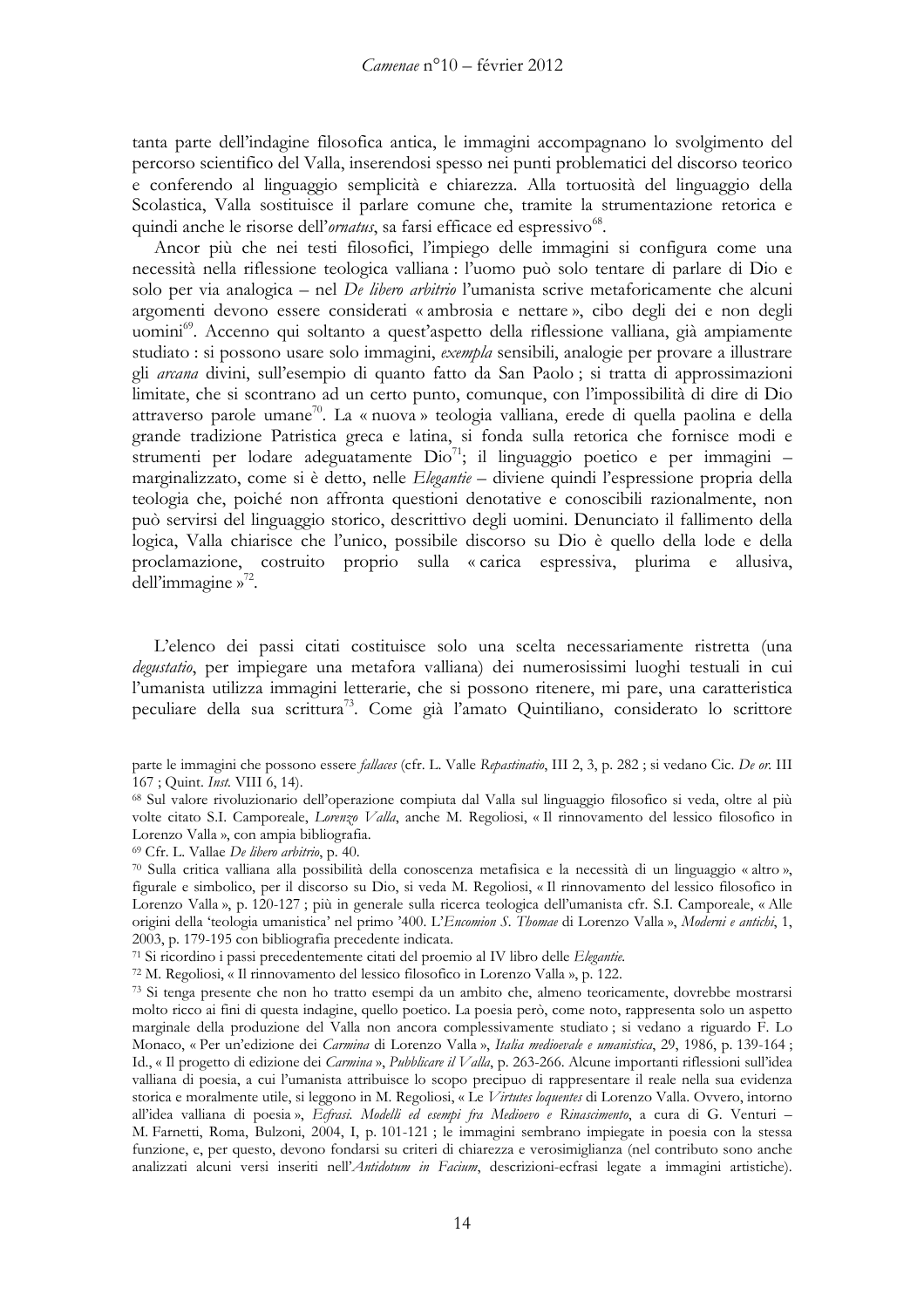romano « più ricco di immagini »<sup>74</sup>, anche Valla scorge in esse un efficace mezzo stilistico con cui rendere il proprio discorso facondo ed eloquente, pur non mostrando sempre una particolare originalità nell'uso e tenendosi entro i confini della naturalezza del linguaggio. Si tenga presente, però, che le figure della categoria del traslato, sin dalla teorizzazione antica e poi ancora negli scritti linguistici del Valla<sup>75</sup>, non sono ritenute semplici ornamenti del discorso: la metafora, ad esempio, oltre a favorire l'originalità dell'espressione, conferisce chiarezza e, come l'umanista stesso ribadisce nelle Raudensiane Note, ha lo scopo di « illuminare » una descrizione o un'idea, permettendo quindi di trasmettere un significato in modo più preciso. Ciò sembra valere anche per i passi del Valla qui esaminati, provenienti da contesti volutamente non omogenei. Si pensi, ad esempio, all'immagine precedentemente citata del proemio al IV delle Elegantie : confrontare le api, descritte come insetti laboriosi, che con grande cura creano un prodotto nuovo dopo una lunga e paziente ricerca, con le formiche che frettolosamente nascondono il grano rubato nei propri bui cunicoli, oltre a dare vivacità e colore alla pagina, mette in risalto con immediatezza il violento contrasto che Valla avverte tra la teologia antica e quella moderna. I teologi recenti non sono solo impegnati in un'azione riprovevole, ma hanno anche una natura « altra » rispetto a quella dei teologi del passato, mirabili per la loro originalità. Significativo appare il caso della Dialectica, l'opera in cui Valla combatte con vigore la lingua oscura e potenzialmente ingannevole della filosofia medievale: il largo impiego di immagini letterarie, spesso all'interno di argomentazioni complesse, permette di capire con maggiore facilità il senso del discorso, senza però perdere in precisione e chiarezza. La scelta di usare come mezzi di comparazione elementi tratti dalla vita quotidiana (la farina, l'acqua e il pane, o il padre e la madre, per parlare, ad esempio, del sillogismo) rende più evidenti i concetti espressi e sposta, su un piano di conoscenza empirica e naturale, elaborate questioni logiche. Tanto più che, come spiega Quintiliano, la metafora appartiene al linguaggio comune, all'uso spontaneo dei parlanti, e che la qualità principale che gli attribuisce la retorica classica, è la chiarezza : ciò marca con evidenza la distanza tra la scelta operata dal Valla e la lingua della Scolastica.

Nella sua argomentazione, mai incline a chiudersi nello sterile dogmatismo, Valla, dunque, inserisce in modo agile e dinamico numerose immagini - metafore, similitudini, paragoni – che conferiscono alla pagina una connotazione di efficace realismo, innalzano lo stile del testo e nel contempo rendono i concetti espressi più facilmente comprensibili. Anche questo aspetto della scrittura del Valla ci riporta sul percorso, mai abbandonato, della chiarezza e, quindi, in definitiva, all'operazione culturale che l'umanista conduce all'insegna dell'elegantia.

<sup>74</sup> J.B. Hofmann – A. Szantyr, Stilistica latina, p. 157.

L'umanista scrisse in versi, inoltre, due operette di carattere grammaticale : l'Ars grammatica e una parte delle Emendationes al Doctrinale di Alessandro di Villedieu (si tratta di soli trenta esametri). La materia trattata non si può però dire « poetica »; si noti tuttavia che il proemio dell'Ars è costruito attraverso alcune piacevoli immagini tratte da Lucrezio, Virgilio, Quintiliano (sul proemio si vedano L. Valla, Ars grammatica, a cura di P. Casciano, Milano, Mondadori-Fondazione Lorenzo Valla, 2000<sup>3</sup>, p. 42-47 ; S. Rizzo, « Il Valla e il progetto di un nuovo Doctrinale», Filologia umanistica per Gianvito Resta, a cura di V. Fera - G. Ferraù, Padova, Antenore, 1997, III, p. 1602-1604 ; S. Corsi, « Quintiliano nella memoria poetica di Lorenzo Valla : il proemio all'Ars grammatica», Grammatica e grammatici latini : teoria ed esegesi. Atti della I Giornata ghisleriana di Filologia classica, Pavia, 5-6 aprile 2001, Pavia, Collegio Ghisleri, 2003, p. 195-204); anche nei versi delle Emendationes Valla impiega alcune metafore : il primo e il quinto caso della prima declinazione sono definiti « amici », il dativo e l'ablativo « fratelli », per indicare l'uguaglianza nelle uscite dei casi citati e, nel contempo, l'armonia complessiva che governa la declinazione (cfr. L. Valle Emendationes, I 6 e 11, p. 125).

<sup>75</sup> Si considerino i passi delle Elegantie e delle Raudensiane Note, citati all'inizio del presente studio.